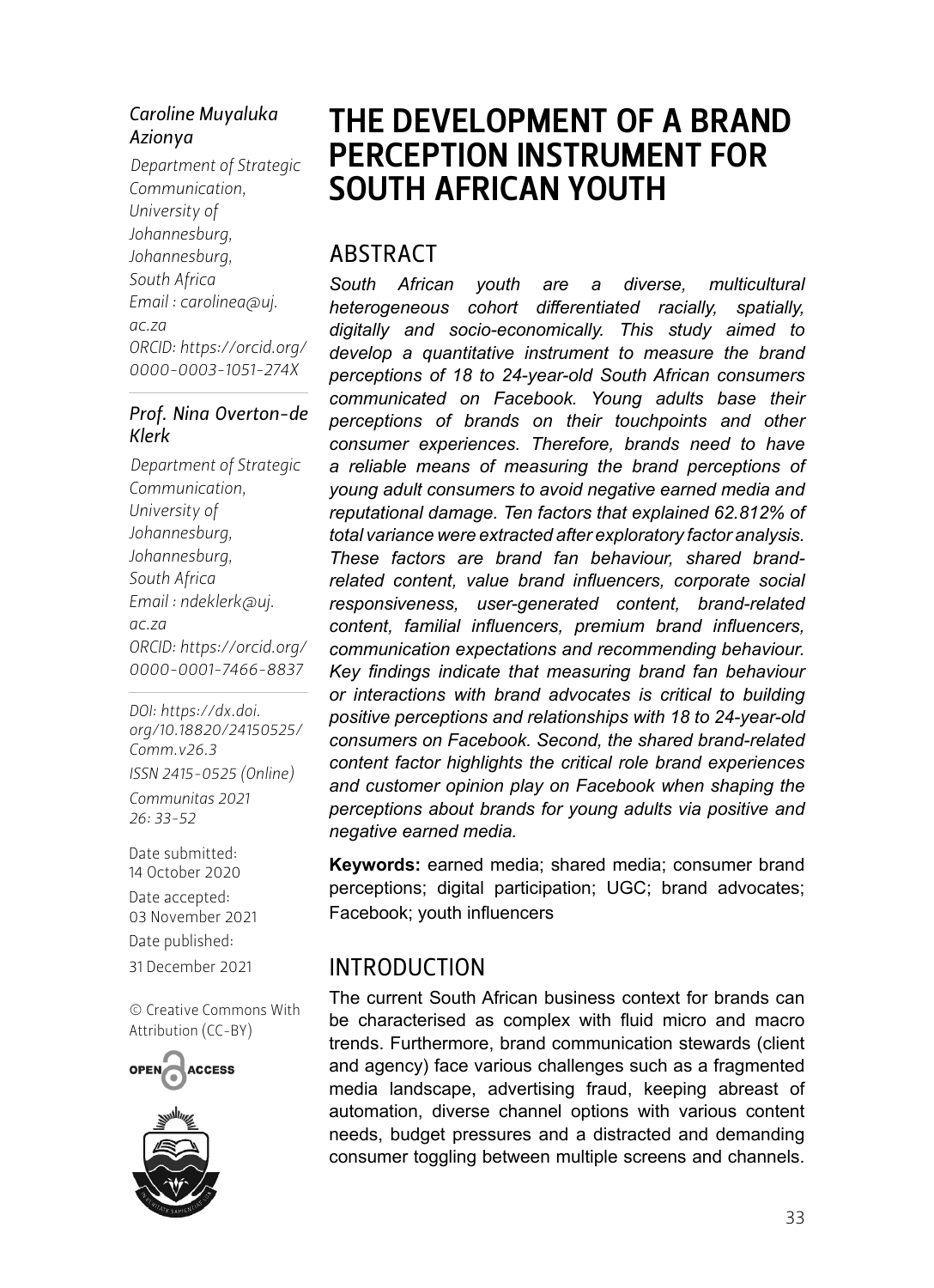Consequently, mobile, digital, social and marketing technologies have largely relegated traditional advertising to an expensive practice – difficult to measure, increasingly avoided, and blocked by consumers (Macnamara *et al*. 2016; Shiao 2019).

The demand for more accountability on brand communication budget spend and the provision of high impact measurable results on profits and reputation from South Africa's burgeoning digital industry grows daily (Pienaar 2020). Consequently, marketers are using consumer-centric content strategies to try to capture and engage the attention of key stakeholders, boost sales and solve business problems via digital (Pienaar 2020). Digital spend in South Africa amounted to \$1.37 billion in 2019 (DataReportal 2020).

The literature review outlines the key traits and characteristics of 18 to 24-year-old young adults, followed by an exposition of Facebook as a brand communication channel. A comprehensive discussion on media precedes a discussion on how consumer brand perception is influenced by social media.

## LITERATURE REVIEW

### South African youth

South African youth are part of a diverse multicultural heterogeneous cohort differentiated by 11 official languages, race, spatial (rural, peri-urban and urban), and polarised socio-economic circumstances. The heterogeneity expresses itself as unique consumer sub-segments even within the same age group and region. "The majority of SA's youth often falls within one of three categories: uneducated, unemployed, and unemployable" (Statistics South Africa 2019).

### South African youth spend

Despite not having the buying power of their parents, these 18 to 24-year-olds are still a significant consumer group. In 2017, they represented R33 billion in spend (Student Brands 2017). By 2019, the figure had grown to R44.6 billion (Media Update 2019). As key decision-makers, South African youth influence the majority of household buying decisions, identifying trends and endorsing brands (Media Update 2019). Currently the youth market is worth R131.2 billion annually in direct and indirect youth expenditure (Media Update 2019). Therefore, building sustainable relationships via expressive social media channels of which they are frequent users (Deloitte Global 2019) could foster brand affinity, loyalty, current profitability, and lucrative lifetime value.

### Key characteristics and traits of 18 to 24-year-old South Africans

These young adults are increasingly sceptical towards traditional push advertising and content from brands (Jordaan *et al*. 2011: 2-3; Rhodes 2020). Therefore, it is difficult for brands to capture and sustain their attention (Lazarevic 2012). Brand content needs tailoring according to gender, status elements of products, self-congruity, product category, language, and geographical and ethnic requirements to capture their attention (Dalziel & De Klerk 2018: 267).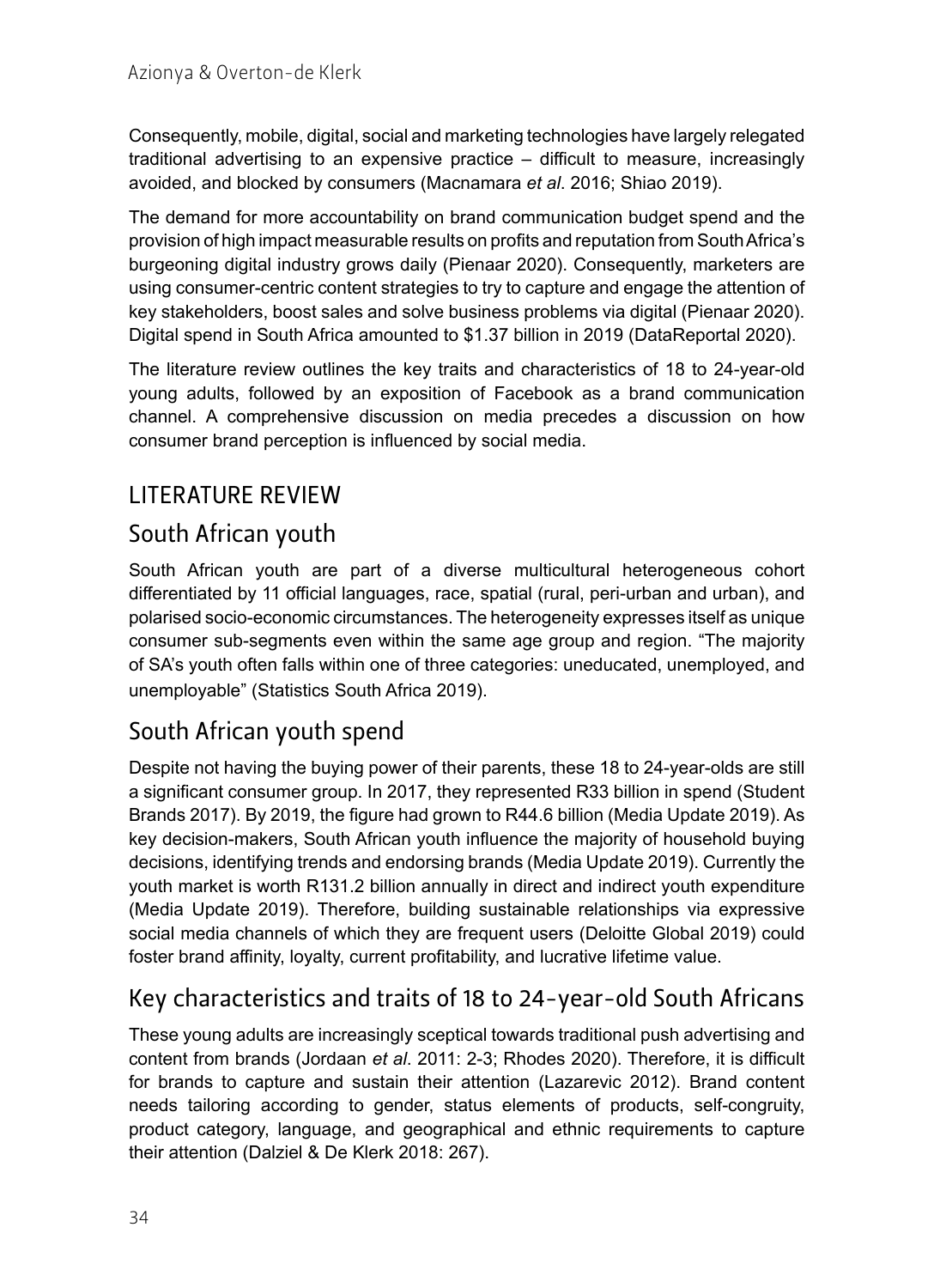In the digital sphere, brand messages compete with friends and followers, consumer readers and blogs (Phillips & Young 2009: 113-114). Young adults prefer crowdsourcing opinions and ratings about brand performance from sources outside a brand's influence, including family, friends and influencers. For credibility, influencers must demonstrate real humanity, achievement, and create emotional connections that foster closeness and friendship (Van den Bergh *et al*. 2011). Subsequently, young adults' value and trust directly contact more (Mucundorfeanu 2014: 43).

These considerations necessitate a channel agnostic approach that avoids the inclusion of digital channels that do not serve a strategic purpose and/or resonate with end-users. Prime examples include social media channels created for brands, which have a digital presence that is not updated regularly. In concurrence, Nhedzi (2018: 34-35) cautions against discarding traditional print media and television media advertising in favour of digital media. His study advocates a complementary usage reflective of the economic realities of South Africa, where access to digital platforms is limited by data affordability. In addition, the internet penetration rate is  $62\%$  (n = 32.54 million; DataReportal 2020) and the social media penetration rate 37% (n = 22 million; DataReportal 2020).

Radio reaches 37 million out of the 40 million South Africans 15 years and older (The Broadcasting Research Council Of South Africa 2019a) and South Africa's free-toair linear top-rated television show reaches 10 072 999 viewers (The Broadcasting Research Council Of South Africa 2019b). These are still significant platforms to reach youth with brand messages. However, print media in South Africa is experiencing a sharp decline due to pressure on consumer spending and free content online. Advertisers are debating the relevance of this platform in light of these declines.

Although poorer young adults display elevated levels of narcissism, technology addiction and materialism (Guse & Jesse 2014), there is generally a culture of instant gratification and hyper-consumerism amongst 18 to 24-year-olds (Finweek 2013). These youth use a collection of carefully selected value and premium brands, sometimes from the same product category, for these purposes. Individual realities and life stage influence these choices. Therefore, brands are used to construct, represent and amplify their fluid, multiplicious, inter-connected and individual-centred self-identity; using transference to reflect associated brand meanings and values (Robards & Bennett 2011: 312-313). They participate in digital culture and manage their digital identities through discourse that signifies their aspired and existing selves via identity-resonant content (Berger 2014: 591) and their interests and opinions. Young adults tend to be team-oriented, collaborative and prone to activism over issues they care about, such as free higher education. Young adults are socially influential, and significantly influence the purchase decisions of their acquaintances and close relatives.

Digital participation in South Africa is complex. Sharp differences exist between the haves and the have-nots in terms of access to the internet, and more so in rural areas that are under-resourced in comparison to urban areas (Bornman 2015). High data costs and a lack of equipment (a smartphone with adequate or expandable memory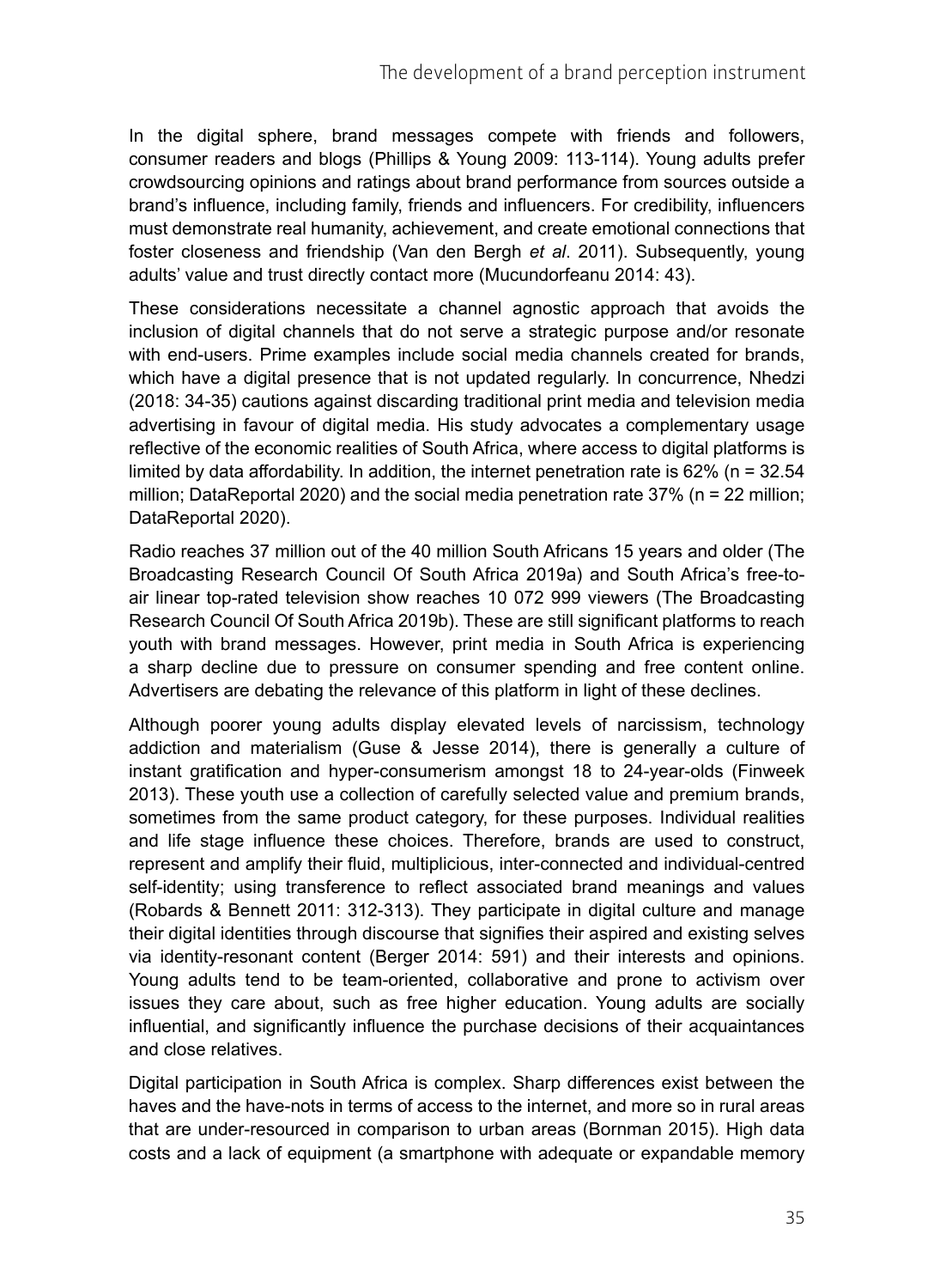or computer) exacerbate this inequality. This digital divide in South Africa is not only about meaningful access to hardware and the internet; the lack of ICT skills, income and education compounds the issue (Bornman 2015: 6). Therefore, the notion that every young adult is a digital native or has a higher digital competence than older generations is problematic. As is the notion that they engage in educational, business and social activities in a cyber-smart and secure way that does not compromise them to the same extent as their counterparts in the developed world (Takavarasha *et al*. 2018).

The digitally connected young adult has the necessary resources for a brand's survival (education, skills, infrastructure and meaningful access, influence, social capital and network of friends and family). The less digitally connected consumer uses the internet primarily for socialising and entertainment (Bornman 2015: 6). In addition to socialising and entertainment, the digitally connected make full use of its capabilities through gathering and disseminating information (Jordaan *et al*. 2011: 3) linked to organisational and personal tasks (Bornman 2015: 6). South Africa's most popular social networking platform, Facebook, has an estimated 21.1 million users (NapoleonCat 2020) who are increasingly using the platform to engage with its news and entertainment features, as well as its video feeds (Nhlapo 2018).

## Facebook and Facebook Lite

While internet access and literacy remains a barrier in South Africa's lower income groups, Facebook Lite has sparked a rapid uptake within this group via its Facebook Lite app (Nhlapo 2018). Due to its massive appeal and adoption in South Africa and globally it has "become the ideal platform for companies to advertise and approach their consumers". Facebook offers brands user-friendly, cost effective campaign setup and management tools with numerous resources and support. Brands can optimise their successes by changing their campaign budgets daily or in real-time in response to visualisations and reports. Facebook uses artificial intelligence and machine learning to allow brands to profile and target consumers and prospects and personalise content according to various behavioural (Rhodes 2020), demographic, location and interest filters. Brands can use various advertisement formats to create awareness, brand discovery, generate sales leads, and boost their presence, or encourage loyalty and measure the success of their campaigns. Critical success factors for young adults' attitudes towards Facebook advertising include perceived interactivity, advertising avoidance, credibility, and privacy.

### Social media

Social media or "social forms of media" are web-based applications enabling multidirectional delayed time/asynchronous and synchronous/real-time computer mediated interactions between individuals or brand communities (Romiszowski & Mason 2004: 398). They introduced novel interaction paradigms that produce crowdsourced digitised content created and enriched by users and first-person engagement (Rossoa *et al*. 2016: 1).

Social media are also categorised as shared media (Xie *et al*. 2018: 164). When categorised as shared media, these digital platforms include LinkedIn, Instagram and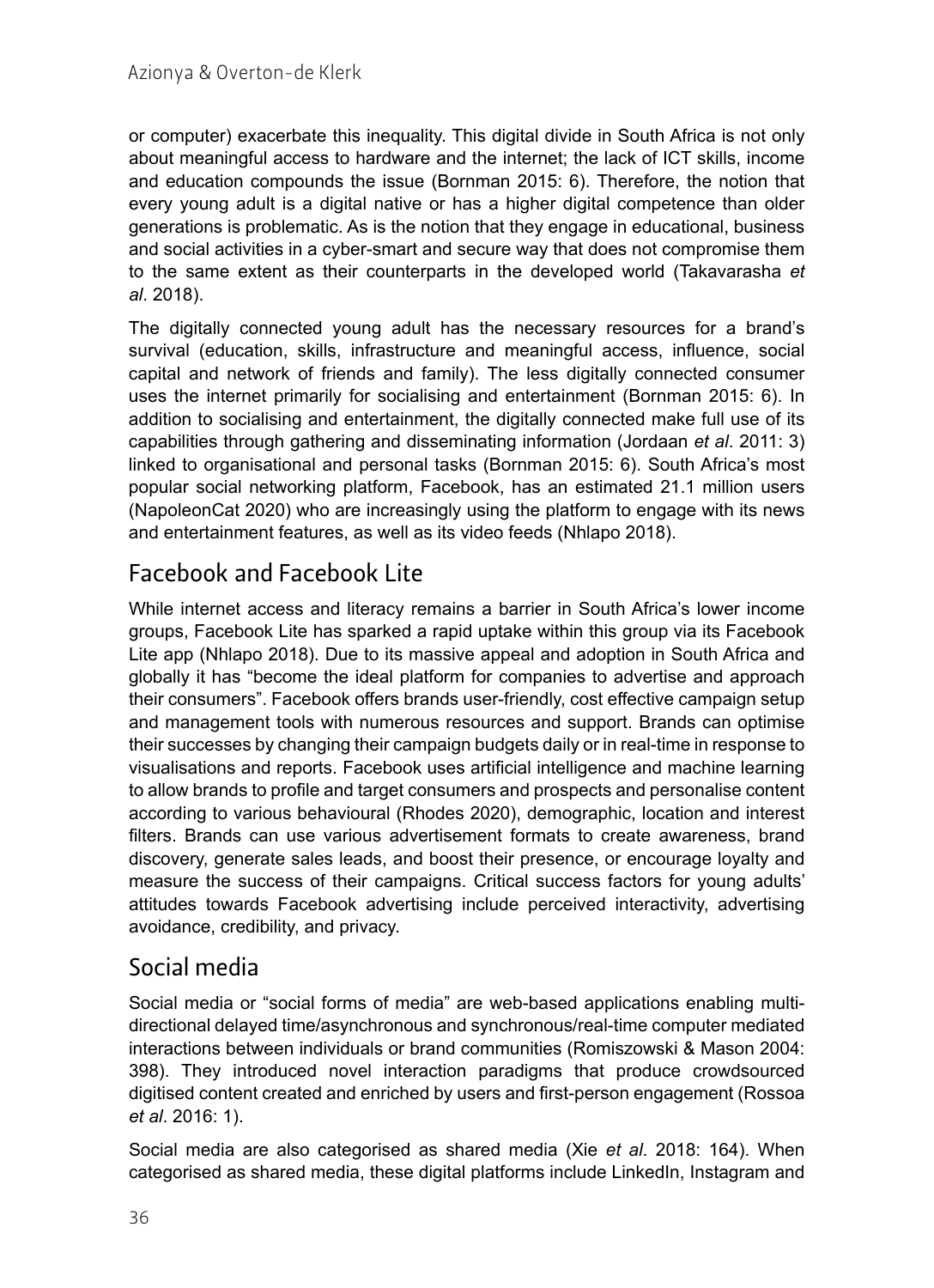Twitter, as well as messenger applications such as WhatsApp (Waddington 2018). Using online profiles, users make friends, create and share text, photographs, video content (Boyd & Ellison 2007), audio recordings, or links to other online content. Within a brand context, shared content is brand-related consumer generated conversations, content and actions that are exchanged, distributed and received by other consumers (Burcher 2012: 8; Lieb *et al*. 2012: 5). This electronic word of mouth (eWOM) is a form of user-generated content (UGC). Examples include likes, retweets and shares, or comments using smart devices and user-friendly applications. Consumers, as evidenced by their preference for less commercial and photoshopped content from brands, generally prefer UGC (Rhodes 2020). Social media's multi-directionality affords brands the possibility of interactive stakeholder dialogue and engagement, which theoretically should yield better results than the interruptive monologues of old.

Although the focus of this article is the social media channel with specific reference to Facebook, social media use must be informed by its role and ability to deliver on key strategic business and brand outcomes, as outlined in a content strategy versus a stand-alone or bolted-on element. Content strategies detail the creation, distribution and governance of content for the delivery of "relevant, personalised experiences for an audience of one in their micro-moment of need" along the digital consumer journey (Lieb 2016: 8). Social media content or assets can either be paid, owned or earned.

### Paid social media

Paid/bought social media is a paid placement of brand-related content on a channel owned by a third party to leverage brand-related content and positively influence various stakeholders. The emphasis is on the distribution of such content for maximum reach and impact. Sponsored posts, native advertising, all Facebook ads and online branded entertainment are examples of paid social media.

Paid media is generally the least trusted media by young consumers (Rhodes 2020). Therefore, the presentation and promotion of paid content forms, such as native advertising "where the ad matches the form, feel, function, and quality of the content of the media on which it appears" (Shiao 2019), raises ethical dilemmas; specifically, the lack of transparency and disclosure about the authorship of content for sponsored and native adverts (Macnamara *et al*. 2016).

 Despite the ethical concerns, paid media has a enhancing-enjoyment effect, can be used to spark conversation before and after a campaign, remind consumers, build awareness or interest, and present a call to action or influence perceptions (Lovette & Staelin 2016: 156; Mattke *et al*. 2019: 802). Native advertising on social media platforms specifically can convert sales leads into brand advocates, build a brand's online community, and heighten the customer experience in non-intrusive ways (Lieb *et al*. 2013: 9; Shiao 2019). Using social analytics based on real-time data and other customer data (mobile, store, website, purchase behaviour and preferences), the brand can create and share relevant content in posts and other online interactions. The paid social channel gives direct access to the consumer and enables content co-creation with young consumers. Lovette and Staelin (2016: 156) emphasise that "engagement strategies can be an effective complement to paid media strategies that keep the brand in memory and consideration". With reference to Facebook: it enables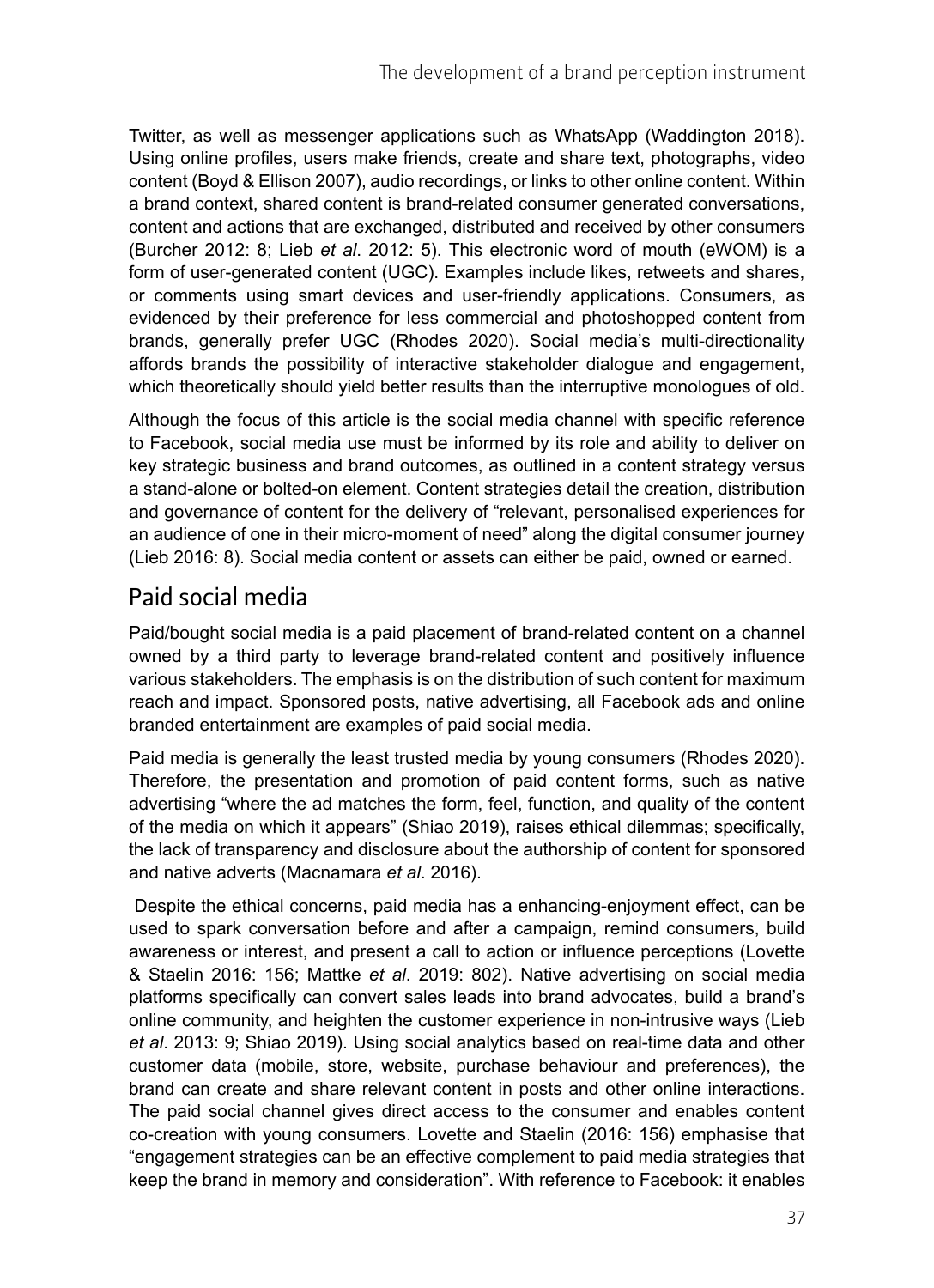brands to incorporate content from a user's newsfeed into campaign messages to tap into the influence a referral from their social network has over them, thereby theoretically increasing message reception. Successful and credible social influencer marketing requires transparency about the contracted influencer remuneration and/or rewards for ethical, legal and reputational reasons. By using paid influencer content, brands can tap into the social media influencer's following to get their brand message across. However, the trade-off for potential reach is that they seldom have control over the brand message and run the risk of negative posts and comments.

### Owned social media

Owned social media is any digital content or communication channel a brand owns and stewards on a social platform. These include Facebook pages, brand communities, podcasts, branded apps, and branded microsites/websites with social plugins or branded channels, for example Red Bull Media. Owned social media are the primary source of brand-generated content (informational, educational and culturally relevant) for all stakeholders. In other words, engaging stories about the brand are usually found on a brand's owned media (Shiao 2019). This relationshipbuilding channel (Thompson *et al*. 2018) potentially facilitates increased interaction and the reinforcement of positive brand association and identification with consumers.

Brand-related content fulfils a brand positioning function by highlighting its operations, management or employees, and its influential relationships or links to its advertisements and advertorials. To appeal to young adults' need for co-creation, owned and paid channels must incorporate elements of shareability to spark conversations about the brand versus leading them. When owned social media channel strategies are implemented correctly, brand advocates or fans positively influence their social network and those of other consumers. Brand advocates defend and recommend the brand online, and tend to give positive ratings and reviews online (Awad & Abdel Fatah 2015: 38).

### Earned social media

In a social marketing context, earned social media is publicity or third party validations of brand related content that is "repurposed" by the third party for its network or "audience" (Waddington 2018). The planned expressions of "editorial publicity" are sparked using blogger, influencer and "media relations" (Xie *et al*. 2018: 164). Earned social media are not always positive, as is evident in brands going viral on parody accounts and memes. For earned media to have a positive effect on consumers' brand perceptions, they need to "have a high product involvement, need to perceive the earned media as non-entertaining and non-irritating, but as informative and credible" (Mattke *et al*. 2019: 808). Consumers, therefore, evaluate these different forms of media using the following attributes: irritation, informativeness, entertainment, credibility, product involvement (Mattke *et al*. 2019: 802), the strength of social ties, and source credibility.

Ideally, a brand's paid and/or owned social media need to spark talk-ability by creating "contagious" content (Penn 2010) that consumers will share. Research by Stephen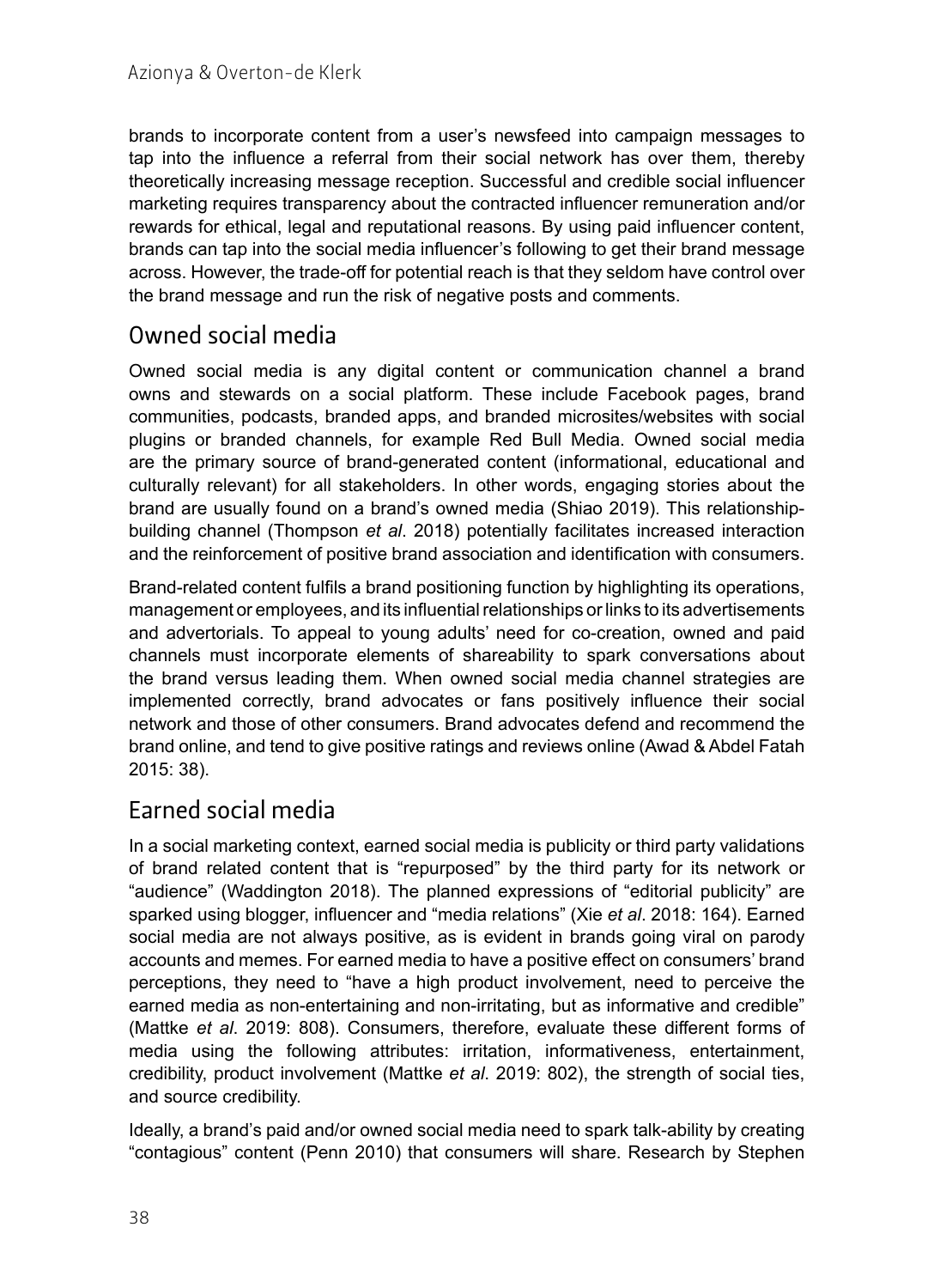and Galak (2012) compared how earned traditional media and earned social media affect sales. Results found both have an effect on sales. Furthermore, earned social media drives earned traditional media (publicity and media mentions) and play a predictive versus causal role in intention to purchase (Stephen & Galak 2012).

The measurement of earned media has become a contentious issue. The practice of measuring earned media using the advertising value equivalents (AVE) metric has largely been denounced as a vanity metric by the global communication measurement industry (McCarthy 2019) and communication trade associations (AMEC 2017). Consequently, they drew up seven principles for best practices in the measurement and evaluation of communication. Principle five from the Barcelona Principles 2.0 states,

AVEs are not the value of communication. Do not use advertising value equivalents (AVEs). Do not use multipliers for pass-along values for earned versus paid media (unless proven to exist). If you must make a comparison between the cost of space or time from earned versus paid media, use negotiated advertising rates relevant to the client, (the) quality of the coverage (see Principle 4) including negative results; and physical space or time of the coverage related to the portion of the coverage that is relevant (AMEC 2015).

The main argument against earned AVEs is these are not suited to social media or digital media and their measurement is not standardised. AMEC (2015) argues that no peer-reviewed academic research has established the legitimacy of the metric. AMEC (2015) emphasises the differences in how online advertising works in print and online. Online advertising is centred on "paid for exposures instead of guaranteed runs in publications" (AMEC 2015). Therefore, attributing AVE to online content is flawed and impossible (AMEC 2015).

An emerging barrier to the clear measurement and evaluation of social media interactions is the emergence of dark social (media) or dark traffic. Dark social is the use of less public and more private interactions by consumers, typically via dark social platforms like direct messaging (DMs), emails, and links from chat apps (Rhodes 2020; Swart *et al*. 2018). In South Africa, 89% of internet users report using WhatsApp and 61% use Facebook Messenger chat apps (DataReportal 2020). Conventional web analytics programmes find it difficult to pick up and track activity through such channels due to a lack of referral data when users click on links (Swart *et al*. 2018).

### Consumer brand perceptions

Consumer brand perceptions are shaped over time into an overall evaluation based on trust, respect, admiration and a good feeling about a brand and its activities online and offline (Foroudi 2018). Social media content that is relevant, builds the brand image, attracts consumers and creates an engaged brand community that gives the brand presence and global reach and promotes the brand (Helal *et al*. 2018: 985). Young adults base their perceptions on first-hand experiences of a brand's touchpoints, or crowdsourced peer vetting of their perceptions via online consumer intelligence models such as reviews, ratings and recommendations using Web 2.0 technologies. In concurrence, Kumar *et al*. (2018) assert, "Crowdsourcing as a concept per se creates favourable consumer brand perceptions and behavioural intentions,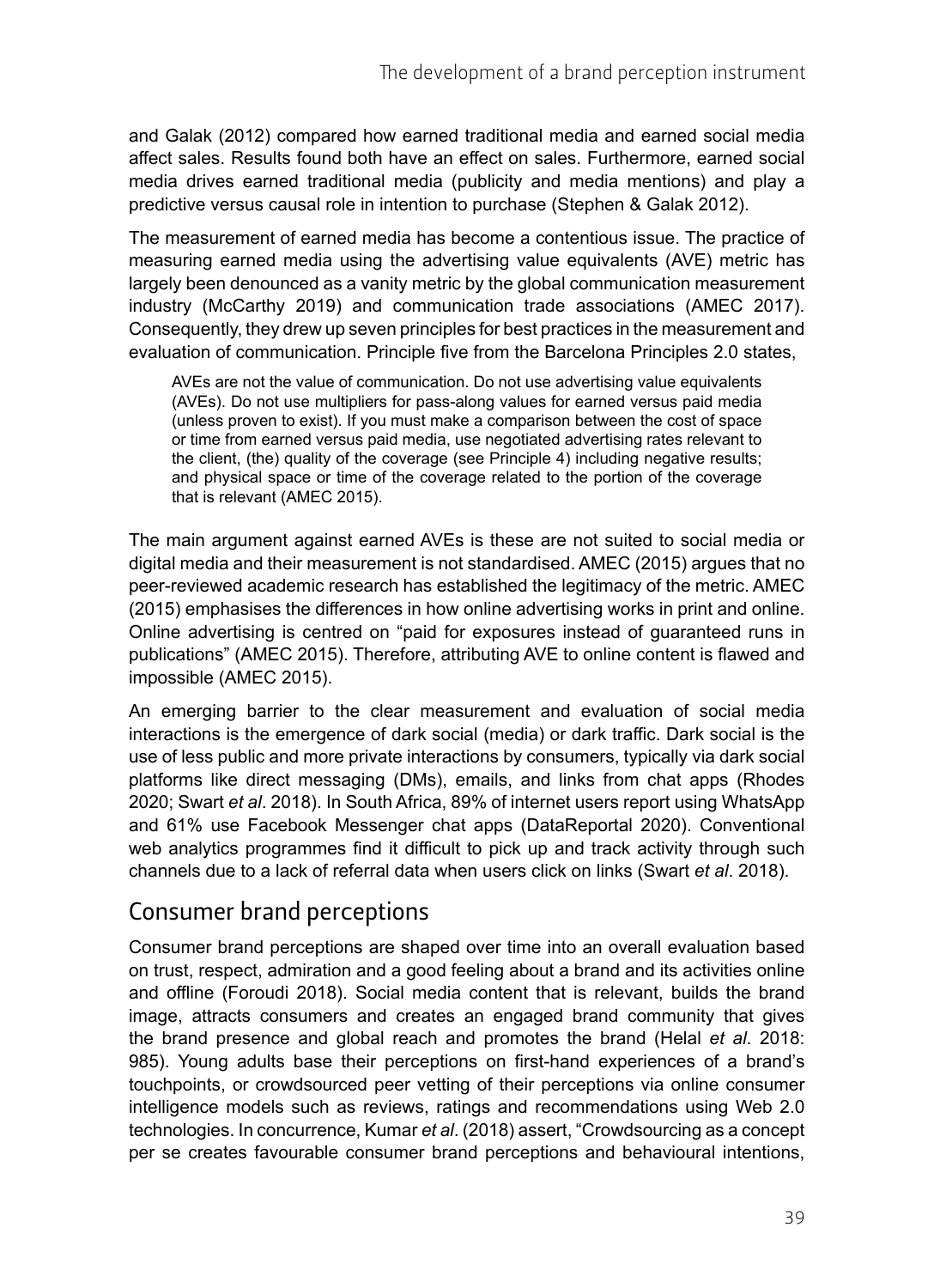provided crowdsourcing involves social initiative". Therefore, social media allow them to search for, create, and consume UGC opinions based on brand independent first and/or second-hand brand experiences. Benchmarking of brands occurs according to perceived accountability, sustainability, authenticity, transparency, trustworthiness and dialogic communicative practices (Kumar *et al*. 2018). Considering all this, it is important to have a reliable means of measuring the brand perceptions of young adult consumers to avoid negative earned media and reputational damage.

#### RESEARCH OBJECTIVES

The objectives of the research were:

- ♦ To develop a valid and reliable measure of 18 to 24-year-old South Africans' communication of brand perceptions on Facebook
- ♦ To determine which variables are related to the construct of brand perceptions communicated on Facebook amongst 18 to 24-year-old South Africans.

### METHODOLOGY

The primary purpose of the research was not the generalisation of results per se but rather the development of a valid and reliable measuring instrument. Recent research suggests the biggest driver of income inequality in South Africa since 2012 has been attainment of a tertiary education (Leibbrandt *et al*. 2018: 12). Therefore, the study focused on students pursuing a tertiary qualification, regardless of specialisation, with the assumption they will become the future middle and upper class in South Africa. Secondly, Facebook was selected due to its widespread adoption and use in South Africa. According to NapoleonCat Stats (2020), the largest user group are people aged 25 to 34 (35.1%) followed by 18 to 24-year-olds (24.6%). The largest proportion of students at institutions of higher learning is 18 to 24-year-old undergraduate students and, to a lesser extent, honours students; hence, their selection for this study.

A list of all young adults on Facebook at institutions of higher learning in South Africa was not available. Non-probability purposive sampling was used to address this. Five hundred undergraduate and honours 18 to 24-year-old students at an institution of higher learning in Johannesburg, who are active on Facebook, participated in the study. According to Du Plooy (2009: 112-113), adequate sample sizes are a minimum requirement to ensure research stays within 5% error tolerance and a 95% confidence level. Conway and Huffcutt (2003: 8) propose a minimum sample of 400 to produce undistorted results for a factor analysis. Therefore, the realised sample ( $n = 468$ ) met both requirements. Data was collected using a standardised self-administered questionnaire. The final instrument had 49 items, excluding the biographical data.

### Kaiser-Meyer-Olkin (KMO) measure of sampling adequacy

To ensure that the instrument measures what it intends to measure, the data was subjected to various statistical tests. Firstly, Kaiser-Meyer-Olkin (KMO), which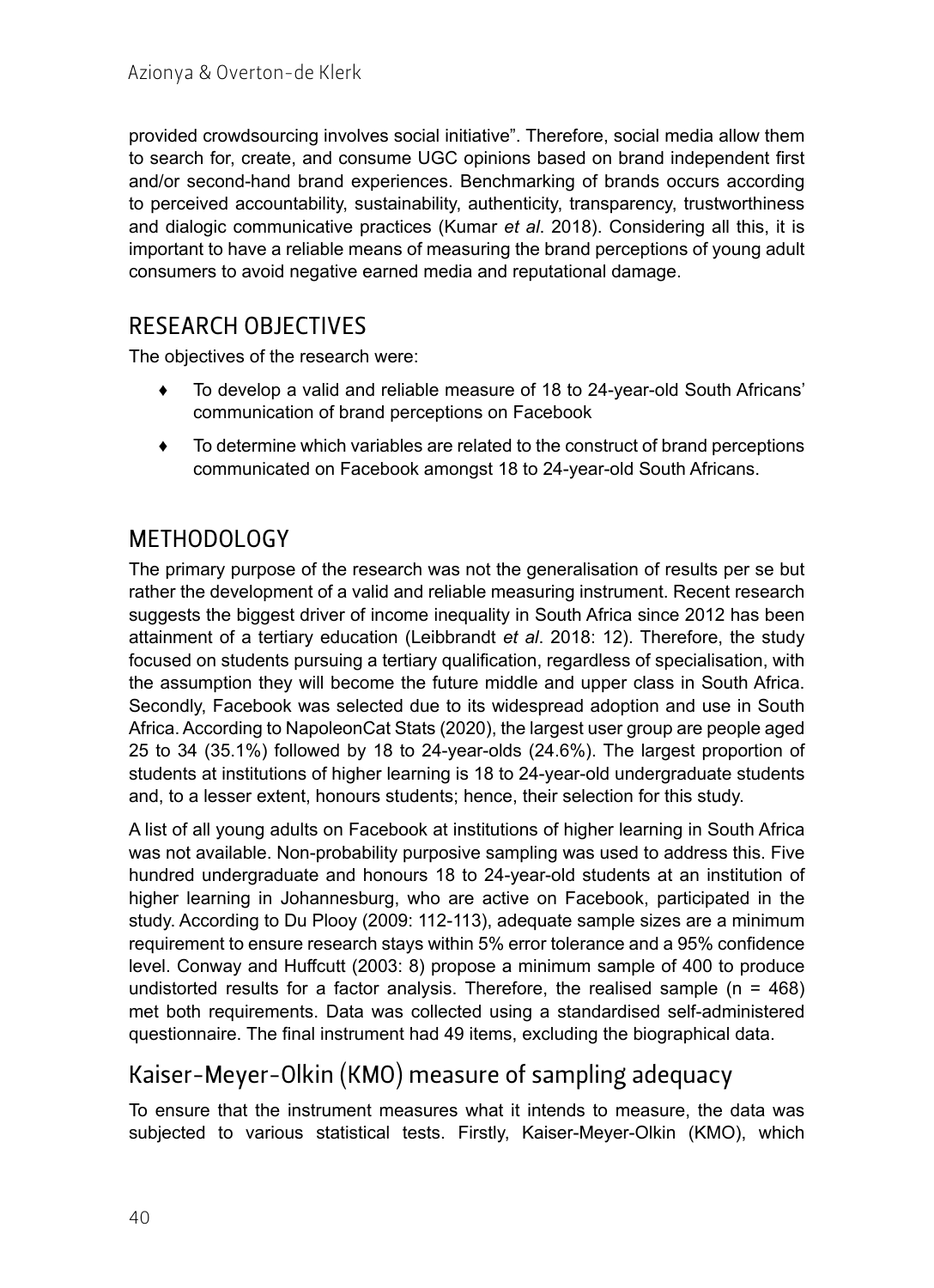measures sampling adequacy, was used to verify if the sample was big enough for factor analysis, and Bartlett's test of sphericity was used to determine the data set's appropriateness for structure detection (Chan & Idris 2017). The KMO has a range of 0 to 1. It is an index, which compares the values of correlations between partial correlations and variables (Williams *et al*. 2010). The KMO index for these variables was meritorious (.879) and above the minimum .50 requirement (Chan & Idris 2017). The approximate Chi-Square and Df values were 8438.153 and 1176 respectively. The data had a Sig. Value  $(0.00)$ , which was within the  $(p<0.05)$  range, and thus suitable for factor analysis because correlations were present (Williams *et al*. 2010).

## Validity test using exploratory factor analysis (EFA)

Factor analysis was used "to determine the extent to which shared variance (the intercorrelation between measures) exists between variables or items within the item pool for a developing measure" (Gerber & Price 2018). Factor analysis was used to provide evidence of a relationship between the contents of the instrument and the constructs it was intended to measure and to show that there was internal consistency in terms of the structure.

Similarly, factor analysis is used to identify the dimensionality of the constructs by looking at how the items and factors are related. To maintain the methodological rigour used for this research, exploratory factor analysis was conducted, using SPSS, to validate the instrument. All data associated to cases whose values were missing were deleted from the data set. Listwise deletion is useful when the proportion of missing data is small or when the sample is large enough to counter the effect of any missing data. In other words, the statistics are based on cases with no missing values in any variable used in the analysis.

### Content and construct validity

To achieve content validity for the instrument, a brand communication subject expert and an expert in questionnaire design were consulted twice and a pilot study using 30 young adults vetted the questionnaire. An exploratory factor analysis was run to measure construct validity and to ensure that the instrument measures what it intends to measure.

#### Reliability score

The reliability coefficient of the 49 items is  $\alpha$  0.929. From these items, ten factors were identified for the scale. They cumulatively explain 62.812% of total variance. Therefore, a high degree of internal consistency was observed for the total scale.

#### RESULTS

#### Descriptive statistics

The results of the descriptive statistics, the factors, their values, and the variances explained are depicted in Table 1. Altogether ten factors were extracted with each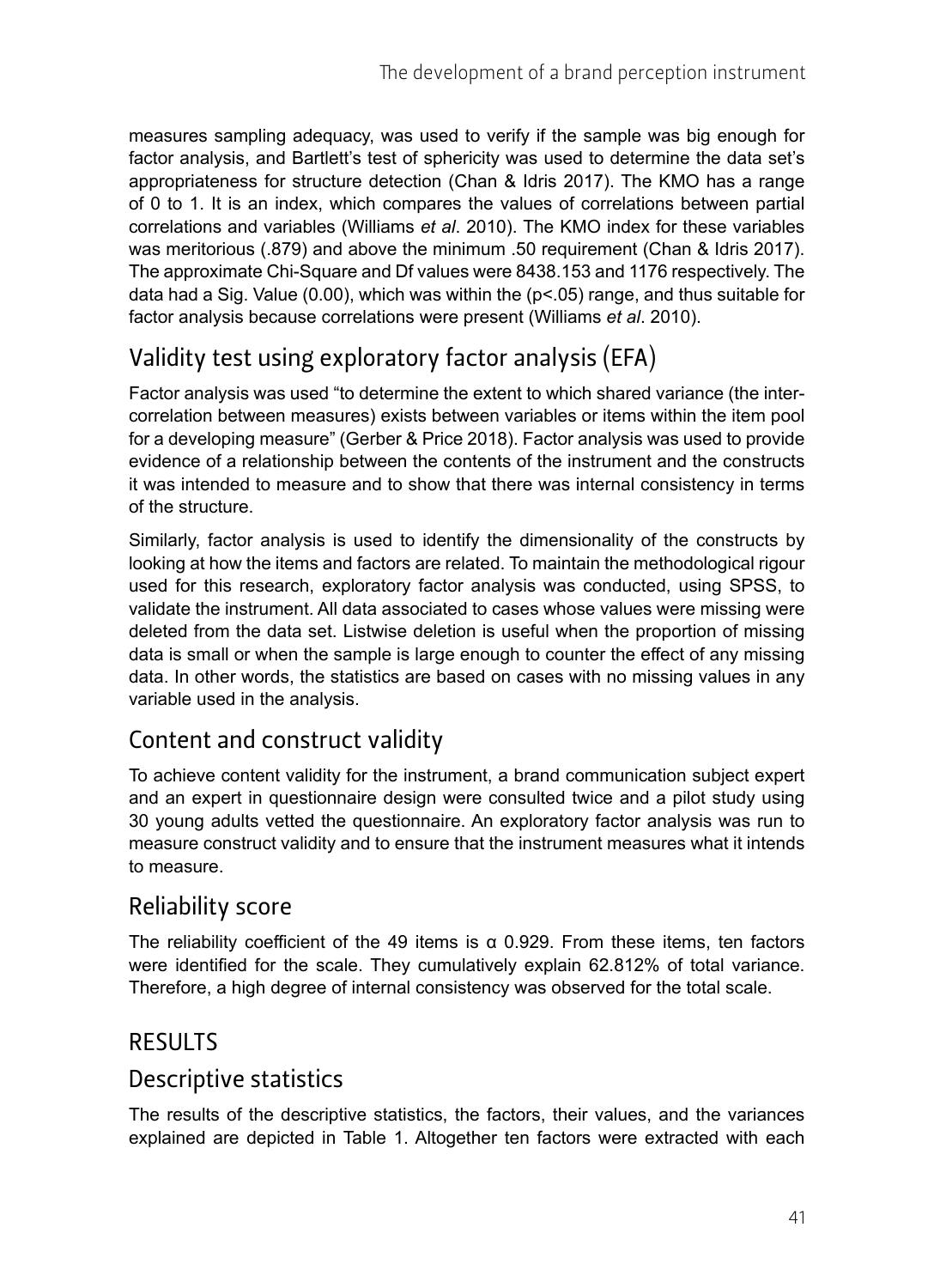loading on a minimum of three items, with the result of their means, and standard deviations alongside. Each factor represented an underlying dimension of the latent variable or construct, cementing the relationship between the items and the factor. Mean scores are representative of a set of scores in a latent factor, with the standard deviation indicating the spread of values in relation to the mean. Both serve as indicators of how well an item correlates with the rest of the items in a latent factor.

#### Factor extraction method

Factors were extracted according to the Maximum Likelihood method. It allows for inferential procedures for assessing model data fit and identifies standard errors (Ferrando & Lorenzo-Seva 2013: 16). It is ideal/efficient statistically when inferential interpretation is founded on the normality assumption; specifically, when the degree of model misspecification is small; otherwise, it becomes an unstable procedure (*ibid*.). The factor retention method used was a combination of Eigen Values greater than one (≥1) rule and a Scree Test. Promax with a Kaiser Normalisation was used as a rotation method. This Oblique class of rotation was used, as it tends to generate simple, decipherable and correlated factors. Ten factors were identified with a minimum of three degrees of freedom (see Table 1).

| <b>Factor</b><br>Loading                                                               | <b>Factor</b>                                                                                                                                                                                                                                                                                                                                                                                                                                                                                                                                        | м                                                                            | <b>SD</b>                                                                              |
|----------------------------------------------------------------------------------------|------------------------------------------------------------------------------------------------------------------------------------------------------------------------------------------------------------------------------------------------------------------------------------------------------------------------------------------------------------------------------------------------------------------------------------------------------------------------------------------------------------------------------------------------------|------------------------------------------------------------------------------|----------------------------------------------------------------------------------------|
|                                                                                        | Factor 1: Brand Fan Behaviour (BFB)<br>Eigen value = 12.197; % of variance explained = 24.891; $\alpha$ 0.866                                                                                                                                                                                                                                                                                                                                                                                                                                        |                                                                              |                                                                                        |
| 0.417<br>0.460<br>0.701<br>0.541<br>0.549<br>0.676<br>0.633<br>0.783<br>0.799<br>0.560 | Check for trending topics<br>Press the Facebook like button for anything on the official<br>brand page<br>Comment on the official Facebook brand page<br>Watch videos on the official Facebook brand page<br>Look at photos on the official Facebook brand page<br>Participate in competitions on the official Facebook brand<br>page<br>Search for new information about your favourite brand on<br>the official Facebook brand page<br>Ask questions on the official Facebook brand page<br>Take part in polls on the official Facebook brand page | 2.81<br>3.13<br>2.68<br>2.55<br>3.58<br>2.60<br>2.94<br>2.41<br>2.42<br>2.28 | 1.345<br>1.054<br>1.104<br>1.131<br>1.133<br>1.237<br>1.165<br>1.113<br>1.130<br>1.234 |

| <b>TABLE 1: FACTORS, FACTOR LOADINGS, DESCRIPTIVE STATISTICS,</b> |
|-------------------------------------------------------------------|
| VARIANCE AND RELIABILITY FOR EFA                                  |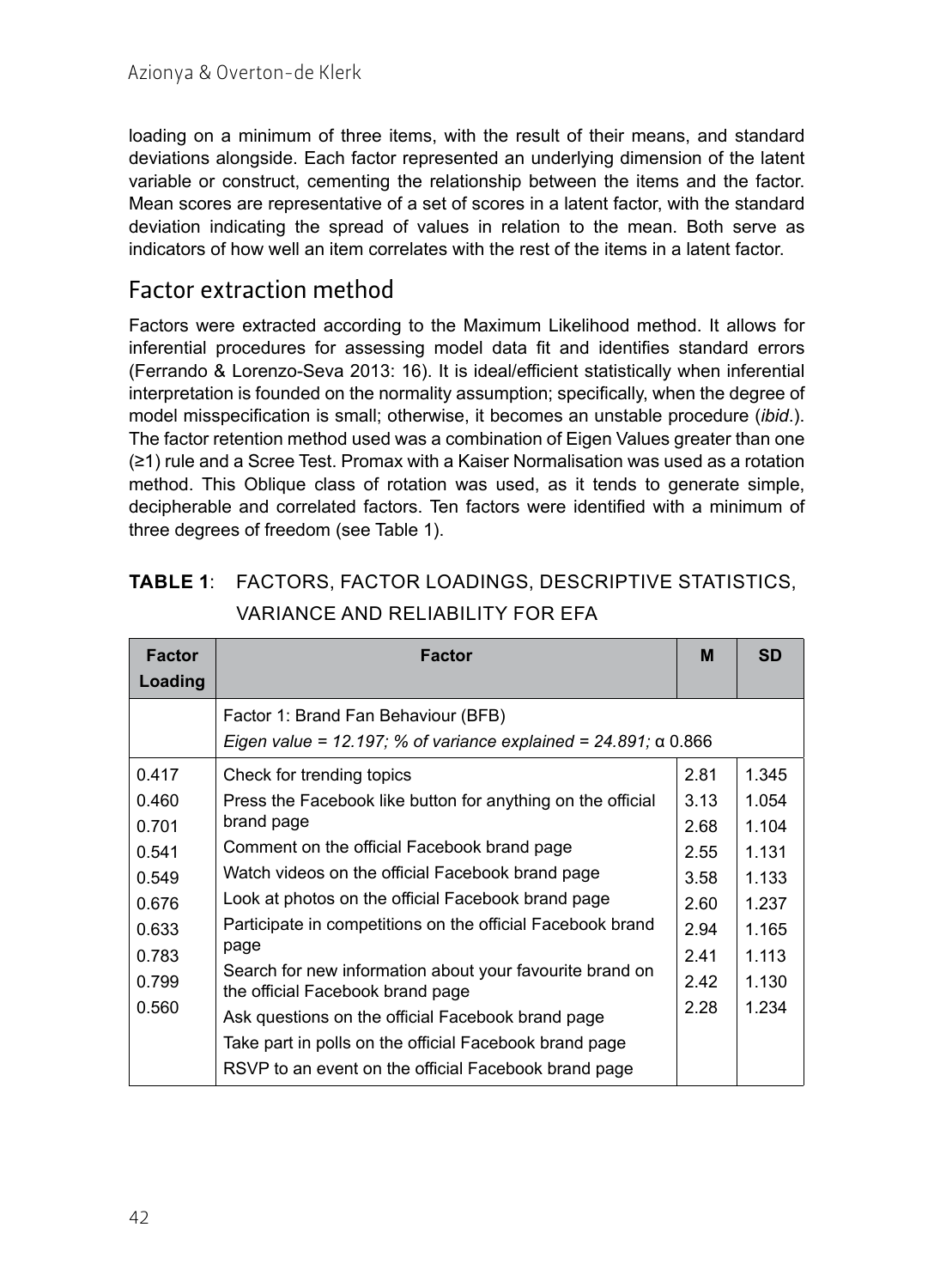| <b>Factor</b><br>Loading | <b>Factor</b>                                                                                                               | M    | <b>SD</b> |
|--------------------------|-----------------------------------------------------------------------------------------------------------------------------|------|-----------|
|                          | Factor 2: Shared Brand-related Content (SBRC)                                                                               |      |           |
|                          | Eigen value = 3.645; % of variance explained = $7.440$ ; $\alpha$<br>0.891                                                  |      |           |
| 0.811                    | A good experience with a brand                                                                                              | 2.84 | 1.288     |
| 0.735                    | A bad experience with a brand                                                                                               | 3.10 | 1.395     |
| 0.863                    | Your opinion about a new brand                                                                                              | 2.98 | 1.211     |
| 0.794                    | Your opinion about an advert you have seen                                                                                  | 3.02 | 1.270     |
| 0.717                    | Scandals involving your favourite brands                                                                                    | 2.90 | 1.372     |
|                          | Factor 3: Value Brand Influencers (VBI)<br>Eigen value = 3.235; % of variance explained = 6.603; $\alpha$<br>0.855          |      |           |
| 0.740                    | Friends on Facebook                                                                                                         | 2.37 | 1.175     |
| 0.830                    | Your favourite blogs                                                                                                        | 2.26 | 1.205     |
| 0.837                    | Customer reviews on Facebook                                                                                                | 2.48 | 1.247     |
| 0.720                    | Customer ratings or reviews for brands on web pages (not                                                                    | 2.63 | 1.296     |
| 0.531                    | Facebook)                                                                                                                   | 2.15 | 1.199     |
| 0.525                    | Your favourite celebrity                                                                                                    | 3.21 | 1.369     |
|                          | Product experts                                                                                                             |      |           |
|                          | Factor 4: Corporate Social Responsiveness (CSR2)<br>Eigen value = 2.195; % of variance explained = 4.479; $\alpha$<br>0.776 |      |           |
| 0.710                    | The brands I buy should treat me with respect                                                                               | 4.44 | 0.811     |
| 0.746                    | The brands I buy should make information about them                                                                         | 4.54 | 0.703     |
| 0.786                    | easy to access                                                                                                              | 4.47 | 0.785     |
| 0.783                    | The brands I buy should care for their workers more than                                                                    | 4.41 | 0.834     |
| 0.782                    | just making money<br>The brands I buy should give back to the community in<br>which they do business                        | 4.53 | 0.759     |
|                          | The brands I buy should care for the environment                                                                            |      |           |
|                          | Factor 5: User-generated Content (UGC)                                                                                      |      |           |
|                          | Eigen value = $2.039$ ; % of variance explained = $4.161$ ; a<br>0.797                                                      |      |           |
| 0.747                    | Upload videos you have created about brand(s)                                                                               | 1.69 | 0.962     |
| 0.607                    | Upload photos you have taken of brand(s)                                                                                    | 2.41 | 1.237     |
| 0.913                    | Upload advertising clips you have created about a brand                                                                     | 1.73 | 1.012     |
| 0.601                    | Share links to content you have uploaded                                                                                    | 2.35 | 1.221     |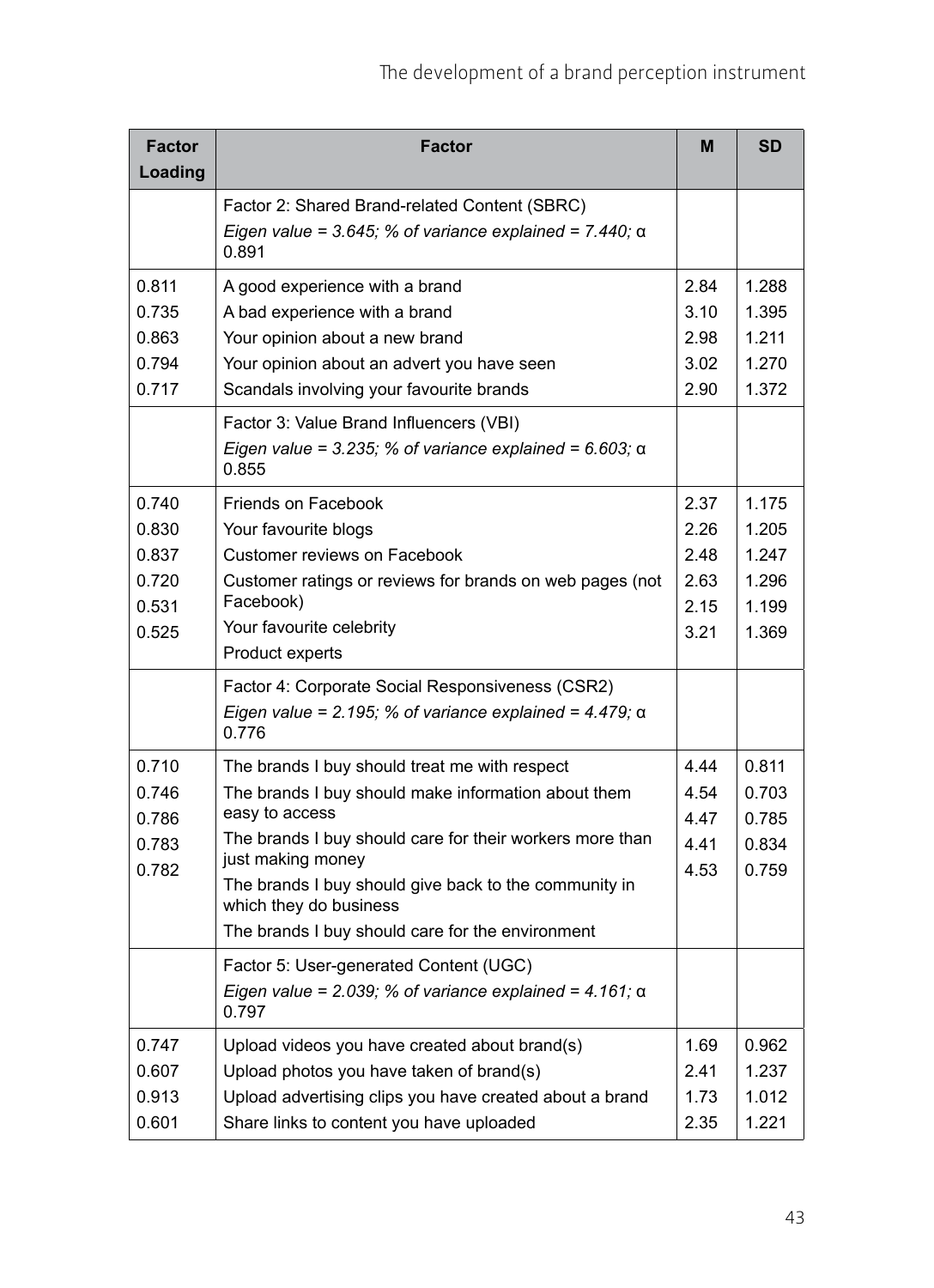| <b>Factor</b><br>Loading                  | Factor                                                                                                                                                                                                                             | M                                    | <b>SD</b>                                 |
|-------------------------------------------|------------------------------------------------------------------------------------------------------------------------------------------------------------------------------------------------------------------------------------|--------------------------------------|-------------------------------------------|
|                                           | Factor 6: Brand-related Content (BRC)<br>Eigen value = 1.922; % of variance explained = 3.923; $\alpha$<br>0.862                                                                                                                   |                                      |                                           |
| 0.596<br>0.767<br>0.942<br>0.867<br>0.453 | <b>Product information</b><br>Apps from brands<br>Links to free stuff<br>Links to promotions<br>Click on advertisements about brands                                                                                               | 2.46<br>2.53<br>2.73<br>2.74<br>2.41 | 1.138<br>1.135<br>1.336<br>1.353<br>1.138 |
|                                           | Factor 7: Familial Influencers (FI)<br>Eigen value = 1.636; % of variance explained = 3.339; $\alpha$<br>0.737                                                                                                                     |                                      |                                           |
| 0.520<br>0.623<br>0.622<br>0.811          | Parent(s) for premium brands<br>Brother(s) or sister(s) – for premium brands<br>Parent(s) - for value brands<br>Brother(s) or sister(s) – for value brands                                                                         | 3.69<br>3.29<br>3.07<br>2.87         | 1.160<br>1.104<br>1.363<br>1.218          |
|                                           | Factor 8: Premium Brand Influencer (PBI)<br>Eigen value = 1.461; % of variance explained = 2.981; $\alpha$<br>0.751                                                                                                                |                                      |                                           |
| 0.737<br>0.748<br>0.445                   | Customer reviews on Facebook<br>Customer ratings or reviews for brands on web pages (not<br>Facebook)<br>Product experts                                                                                                           | 2.84<br>3.11<br>3.73                 | 1.262<br>1.258<br>1.145                   |
|                                           | Factor 9: Communication Expectations (CE)<br>Eigen value = 1.261; % of variance explained = 2.573, $\alpha$<br>0.580                                                                                                               |                                      |                                           |
| 0.848<br>0.815<br>0.657                   | I expect brands to have regular conversations with me on<br>Facebook<br>I like it when brands ask for my opinion on a Facebook<br>post<br>The brands I buy should have a Facebook page in order<br>for me to express myself freely | 3.11<br>3.30<br>3.47                 | 1.136<br>1.139<br>1.186                   |
|                                           | Factor 10: Recommending Behaviour<br>Eigen value = 1.187; % of variance explained = $2.422$ ; $\alpha$<br>0.580                                                                                                                    |                                      |                                           |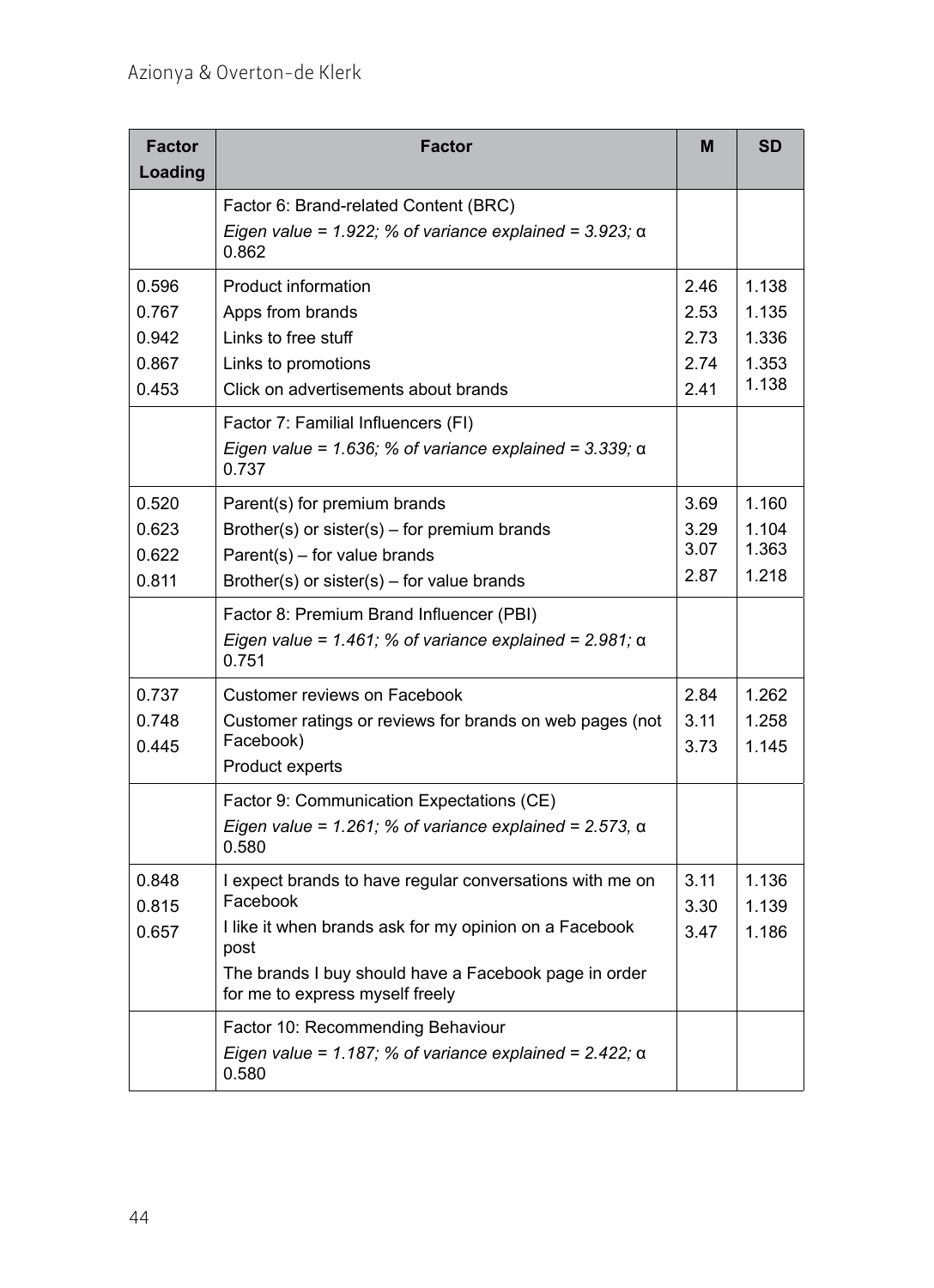| <b>Factor</b><br>Loading                                                        | <b>Factor</b>                                                                                                                                                                                  | M                    | <b>SD</b>               |  |  |
|---------------------------------------------------------------------------------|------------------------------------------------------------------------------------------------------------------------------------------------------------------------------------------------|----------------------|-------------------------|--|--|
| 0.333<br>0.419<br>0.616                                                         | It is important to tell my family and friends about brands<br>that don't deliver<br>My friends regularly ask for my advice when they shop<br>I influence a lot of my family's buying decisions | 4.20<br>3.54<br>3.55 | 0.895<br>0.952<br>0.971 |  |  |
| *SD= standard deviation, M=mean<br>Reliability for entire scale $\alpha$ 0.929. |                                                                                                                                                                                                |                      |                         |  |  |

The communalities of the ten factors, another way of showing internal consistency, are reported in Table 2. Communality is the amount of common variance shared by the items, which indicate the extent of the relationship among the items in the constructs measured. A cursory look at the table of the communality shows that the result of the scale is reliable, consistent and dependable. Since the communalities are generally high, it indicates that the extracted factors account for most of the variances. In other words, it shows that the ratio of couplings and dependencies between the variables and the extracted factors are quite high. Overall, more factors were retained to give a better account of the variances.

| <b>Factor</b> | Item description                                                                             | <b>Initial</b> | <b>Extracted</b> |
|---------------|----------------------------------------------------------------------------------------------|----------------|------------------|
| BFB           | Check for trending topics                                                                    | .475           | .403             |
|               | Press the Facebook like button for anything on the                                           | .438           | .417             |
|               | official brand page                                                                          | .633           | .646             |
|               | Comment on the official Facebook brand page                                                  | .446           | .383             |
|               | Watch videos on the official Facebook brand page                                             | .531           | .554             |
|               | Look at photos on the official Facebook brand page                                           | .516           | .481             |
|               | Participate in competitions on the official Facebook                                         | .551           | .530             |
|               | brand page                                                                                   | .626           | .649             |
|               | Search for new information about your favourite brand<br>on the official Facebook brand page | .654           | .708             |
|               | Ask questions on the official Facebook brand page                                            | .458           | .397             |
|               | Take part in polls on the official Facebook brand page                                       |                |                  |
|               | RSVP to an event on the official Facebook brand page                                         |                |                  |
| <b>SBRC</b>   | A good experience with a brand                                                               | .695           | .695             |
|               | A bad experience with a brand                                                                | .643           | .611             |
|               | Your opinion about a new brand                                                               | .730           | .779             |
|               | Your opinion about an advert you have seen                                                   | .675           | .682             |
|               | Scandals involving your favourite brands                                                     | .620           | .561             |

#### **TABLE 2**: COMMUNALITY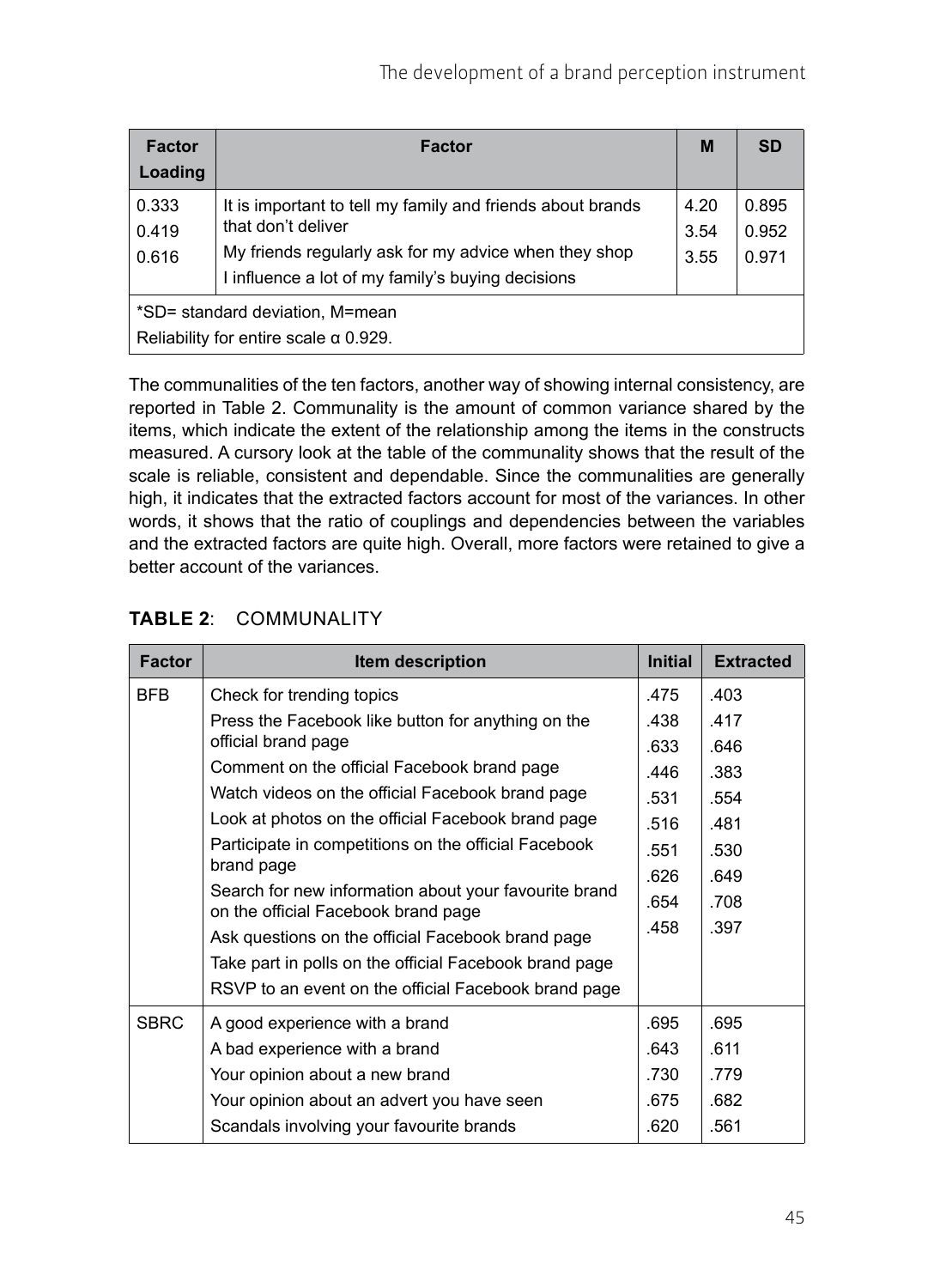| <b>Factor</b>    | Item description                                                                         | <b>Initial</b> | <b>Extracted</b> |
|------------------|------------------------------------------------------------------------------------------|----------------|------------------|
| <b>VBI</b>       | Friends on Facebook                                                                      | .675           | .602             |
|                  | Your favourite blogs                                                                     | .734           | .771             |
|                  | <b>Customer reviews on Facebook</b>                                                      | .750           | .808             |
|                  | Customer ratings or reviews for brands on web pages                                      | .708           | .706             |
|                  | (not Facebook)                                                                           | .570           | .569             |
|                  | Your favourite celebrity                                                                 | .596           | .799             |
|                  | Product experts                                                                          |                |                  |
| CSR <sub>2</sub> | The brands I buy should treat me with respect                                            | .628           | .570             |
|                  | The brands I buy should make information about them                                      | .609           | .608             |
|                  | easy to access                                                                           | .593           | .645             |
|                  | The brands I buy should care for their workers more<br>than just making money            | .650           | .680             |
|                  | The brands I buy should give back to the community in                                    | .610           | .639             |
|                  | which they do business                                                                   |                |                  |
|                  | The brands I buy should care for the environment                                         |                |                  |
| <b>UGC</b>       | Upload videos you have created about brand(s)                                            | .615           | .595             |
|                  | Upload photos you have taken of brand(s)                                                 | .513           | 446              |
|                  | Upload advertising clips you have created about a                                        | .659           | .877             |
|                  | brand                                                                                    | .538           | .513             |
|                  | Share links to content you have uploaded                                                 |                |                  |
| <b>BRC</b>       | Product information                                                                      | .654           | .565             |
|                  | Apps from brands                                                                         | .706           | .649             |
|                  | Links to free stuff                                                                      | .806           | .907             |
|                  | Links to promotions                                                                      | .773           | .774             |
|                  | Click on advertisements about brands                                                     | .437           | .369             |
| FI.              | Parent(s) for premium brands                                                             | .469           | .351             |
|                  | Brother(s) or sister(s) – for premium brands                                             | .532           | .481             |
|                  | $Parent(s) - for value brands)$                                                          | .568           | .514             |
|                  | Brother(s) or sister(s) – for value brands                                               | .666           | .791             |
| PBI              | Customer reviews on Facebook                                                             | .663           | .626             |
|                  | Customer ratings or reviews for brands on web pages                                      | .608           | .738             |
|                  | (not Facebook)                                                                           | .510           | .505             |
|                  | Product experts                                                                          |                |                  |
| <b>CE</b>        | I expect brands to have regular conversations with me                                    | .634           | .747             |
|                  | on Facebook                                                                              | .606           | .686             |
|                  | I like it when brands ask for my opinion on a Facebook<br>post                           | .562           | .505             |
|                  | The brands I buy should have a Facebook page in<br>order for me to express myself freely |                |                  |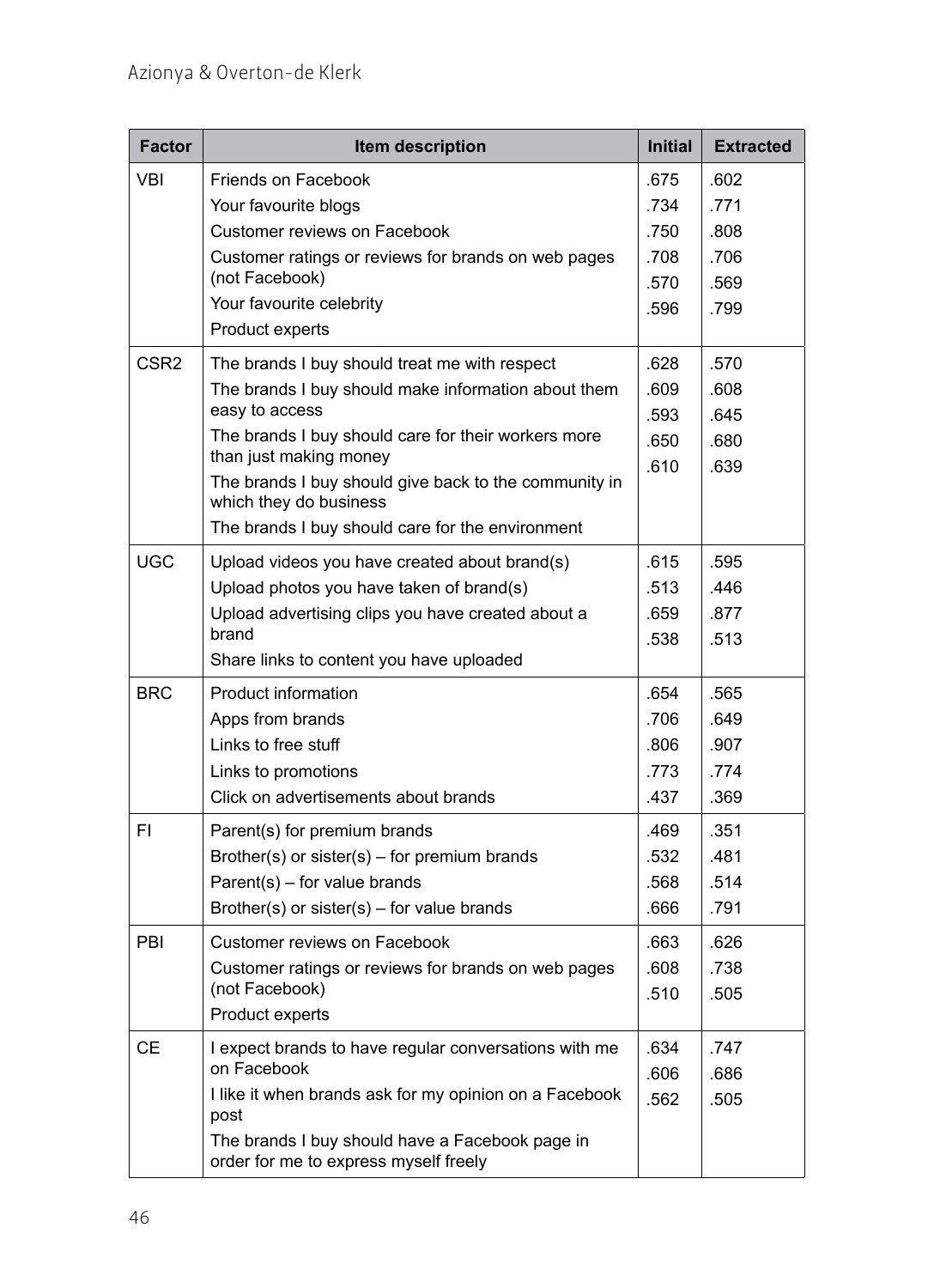| <b>Factor</b> | <b>Item description</b>                                    | <b>Initial</b> | <b>Extracted</b> |
|---------------|------------------------------------------------------------|----------------|------------------|
| <b>RB</b>     | It is important to tell my family and friends about brands | ∣.331          | .268             |
|               | that don't deliver                                         | .320           | .235             |
|               | My friends regularly ask for my advice when they shop      | .386           | .431             |
|               | I influence a lot of my family's buying decisions          |                |                  |

### DISCUSSION AND CONCLUSION

The exploratory factor analysis and reliability tests have established that a valid and reliable measure of young adult brand perceptions on Facebook was developed, explaining 62.812% of the total variance and representing the key underlying conceptual dimensions; thereby, fulfilling the first objective of this research. The second objective was to establish which variables relate to the construct of brand perceptions communicated amongst 18 to 24-year-olds on Facebook.

The exploratory factor analysis illustrated that all ten factors extracted with their underlying dimensions can be regarded as valid and reliable underlying dimensions or constructs in the measurement of young adult brand perceptions. Brand fan behaviour (BFB) constitutes nearly 40% of the total variances explained, accounting for 24.891%. This indicates that the measurement of brand fan behaviour is critical in perceptions and relationships of 18 to 24-year-old consumers with brands. It is through interacting with brands, via creating and consuming content on a brand's official Facebook page, that loyalty and engagement with them are potentially created. These findings are consistent with Dawson (2018) and Mattke *et al*. (2019).

The second most important latent variable or factor unveiled by the instrument is the Shared Brand-related Content (SBC), accounting for 7.440% of the variances explained. The factor highlights the important role brand experiences and customer opinion (Fombrun *et al*. 2015: 4) on Facebook play in shaping perceptions of brands for young adults via positive or negative earned media.

Value Brand Influencers (VBI) explained 6.603% of variance and highlighted the important role of crowdsourcing opinions via reviews and ratings from various nonbrand related sources during the information seeking stages for value brand purchases. These findings are consistent with Jordaan *et al*. (2011: 2-3), Lazarevic (2012), and Dalziel and De Klerk (2018: 267). Young adults rely less on brand-generated content (traditional push advertising content) and more on customer and expert opinions for purchases, as validated by the study of Kumar *et al*. (2018).

Corporate Social Responsiveness (CSR) explained 4.479% of all variance. This is an important issue for young adults as their expectations are that brands should operate ethically, according to good governance and fair trade practices (Fombrun *et al*. 2015).

The remaining six factors, namely User-generated Content (UGC), Brand-related Content (BRC), Familial Influencers (FI), Premium Brand Influencers (PBI), Communication Expectations (CE) and Recommending Behaviour (RB), had variance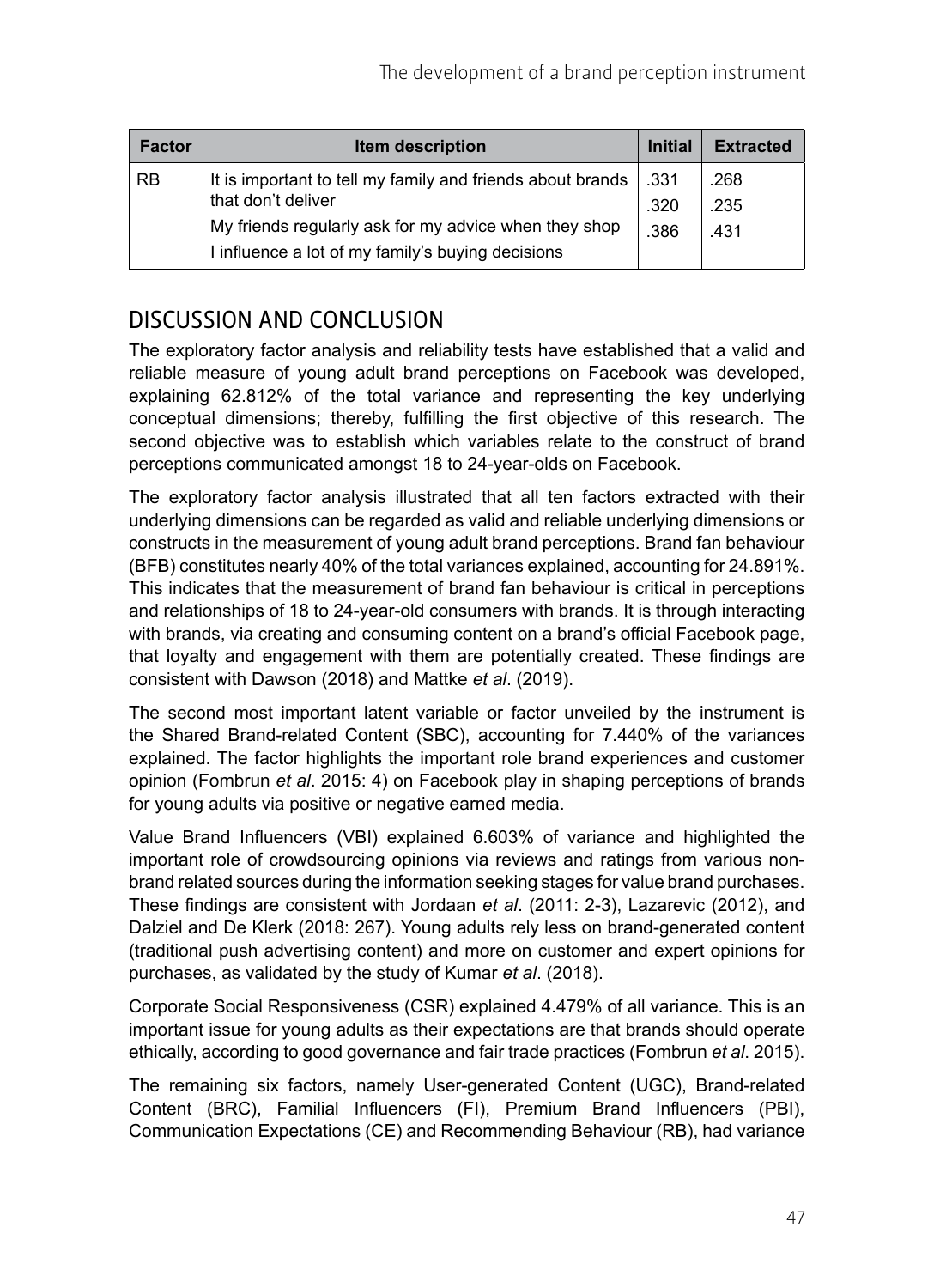values ranging between 4.161% for user-generated content (UGC) to familial influencers (FI), explaining 2.422% of variance.

#### Recommendations for future research

The study was limited to young adults aged 18 to 24 and geographically confined to an institution of higher learning in Johannesburg, South Africa. The aim of the research was not to achieve external validity but to develop a valid and reliable measuring instrument for the measurement of young adult brand perceptions on Facebook. The measuring instrument can be applied to a broader sample beyond young adults and in different emerging markets in Africa to allow for comparisons and establish the diversity of South African adults. While this study represents an important first building block, further triangulation can add to much needed insights with respect to young adults, their brand perceptions, and social media behaviour in emerging markets.

#### **REFERENCES**

- Awad, T.A. & Abdel Fatah, S.M. 2015. The impact of social media branding on developing brand advocates for start-ups. *International Journal of Online Marketing* 5(4): 37-59. [Online]. DOI:10.4018/IJOM.2015100103
- AMEC. 2015. Launch of Barcelona Principles 2.0, 3 September. [Online]. Available at: <https://amecorg.com/wp-content/uploads/2019/11/Barcelona-Principles-2.pdf> [Accessed on 15 March 2020].
- AMEC. 2017. The definitive guide: Why AVEs are invalid. [Online]. Available at: [https://](https://amecorg.com/2017/06/the-definitive-guide-why-aves-are-invalid/) [amecorg.com/2017/06/the-definitive-guide-why-aves-are-invalid/](https://amecorg.com/2017/06/the-definitive-guide-why-aves-are-invalid/) [Accessed on 15 March 2020].
- Berger, J. 2014. Word of mouth and interpersonal communication: A review and directions for future research. *Journal of Consumer Psychology* 24(4): 586–607. [https://doi.](https://doi.org/10.1016/j.jcps.2014.05.002) [org/10.1016/j.jcps.2014.05.002](https://doi.org/10.1016/j.jcps.2014.05.002)
- Bornman, E. 2015. Information society and digital divide in South Africa: Results of longitudinal surveys. *Information, Communication and Society* 19(2): 264-278. <https://doi.org/10.1080/1369118X.2015.1065285>
- Boyd, D.M. & Ellison, N.B. 2007. Social network sites: Definition, history, and scholarship. *Journal of Computer-Mediated Communication* 13(1): 210-230. [https://doi.](https://doi.org/10.1111/j.1083-6101.2007.00393.x) [org/10.1111/j.1083-6101.2007.00393.x](https://doi.org/10.1111/j.1083-6101.2007.00393.x)
- Burcher, N. 2012. *Paid, owned and earned: Maximising marketing returns in a socially connected world*. Great Britain: Kogan Page.
- Chan, L.L. & Idris, N. 2017. Validity and reliability of the instrument using exploratory factor analysis and Cronbach's alpha. *International Journal of Academic Research in Business and Social Sciences* 7(10): 400-410. [https://doi.org/10.6007/IJARBSS/](https://doi.org/10.6007/IJARBSS/v7-i10/3387) [v7-i10/3387](https://doi.org/10.6007/IJARBSS/v7-i10/3387)
- Conway, J.M. & Huffcutt, A.I. 2003. A review and evaluation of exploratory factor analysis practices in organisational research. *Organisational Research Methods* 6(2): 147‑168. [Online]. DOI:10.1177/1094428103251541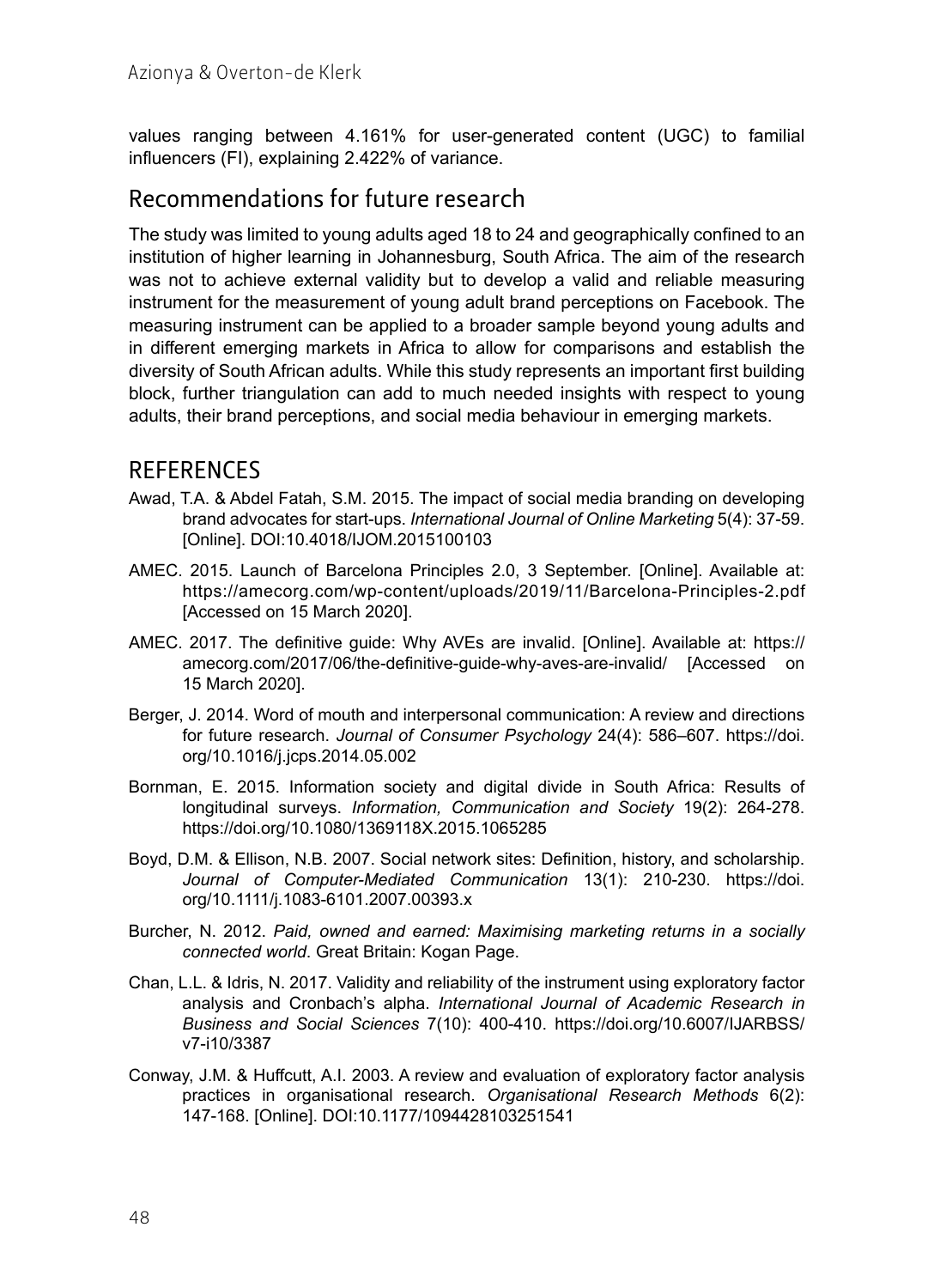- Dalziel, R. & De Klerk, N. 2018. Relationship between variety-seeking, status consumption, media influence and female Generation Y students' attitude towards beauty products. *International Journal of Social Sciences and Humanity Studies* 10(1): 257-273.
- DataReportal. 2020. Digital 2020 South Africa (January 2020) v01. [Online]. Available at: [https://www.slideshare.net/DataReportal/digital-2020-south-africa-january-2020](https://www.slideshare.net/DataReportal/digital-2020-south-africa-january-2020-v01) [-v01](https://www.slideshare.net/DataReportal/digital-2020-south-africa-january-2020-v01) [Accessed on 19 March 2020].
- Dawson, V.R. 2018. Fans, friends, advocates, ambassadors, and haters: Social media communities and the communicative constitution of organizational identity. *Social Media and Society* [Online]. <https://doi.org/10.1177/2056305117746356>
- Deloitte Global. 2019. The Deloitte Global Millennial Survey 2019, Optimism, Trust Reach Troubling Low Levels. [Online]. Available at: [https://www2.deloitte.com/za/en/](https://www2.deloitte.com/za/en/pages/about-deloitte/articles/millennialsurvey.html) [pages/about-deloitte/articles/millennialsurvey.html](https://www2.deloitte.com/za/en/pages/about-deloitte/articles/millennialsurvey.html) [Accessed on 20 January 2020].
- Du Plooy, G.M. 2004. *Communication research techniques, methods and applications.* Cape Town: Juta.
- Ferrando, P.J. & Lorenzo-Seva, U. 2013. *Unrestricted item factor analysis and some relations with item response theory*. Technical Report. Department of Psychology, Universitat Rovirai Virgili, Tarragona.
- Finweek. 2013. South African youth's inability to save goes hand in hand with debt. [Online]. Available at: [http://www.fin24.com/Savings/News/Debt-among-youth](http://www.fin24.com/Savings/News/Debt-among-youth-exploding-20130717)[exploding-20130717](http://www.fin24.com/Savings/News/Debt-among-youth-exploding-20130717) [Accessed on 17 December 209].
- Fombrun, C., Ponzi, L. & Newburry, W. 2015. Stakeholder tracking and analysis: The Reptrak® system for measuring corporate reputation. *Corporate Reputation Review* 18(1): 3-24.<https://doi.org/10.1057/crr.2014.21>
- Foroudi, P. 2018. Influence of brand signature, brand awareness, brand attitude, and brand reputation on hotel industry's brand performance. *International Journal of Hospitality Management* 76(A): 271-285.<https://doi.org/10.1016/j.ijhm.2018.05.016>
- Gerber, N.L. & Price, K.J. 2018. Measures of function and health-related quality of life. In: Gallin, J.I., Ognibene, F.P. & Johnson, L.L. (eds). *Principles and practice of clinical research*. New York: Academic Press. [https://doi.org/10.1016/B978-0-12-849905-](https://doi.org/10.1016/B978-0-12-849905-4.00021-6) [4.00021-6](https://doi.org/10.1016/B978-0-12-849905-4.00021-6)
- Guse, T. & Jesse, E. 2014. Materialism and psychological well-being among South African university students. 7th European conference on Positive Psychology. Amsterdam, Netherlands.
- Helal, G., Ozuem, W. & Lancaster, G. 2018. Social media brand perceptions of millennials. *International Journal of Retail and Distribution Management* 46(10): 977-998. <https://doi.org/10.1108/IJRDM-03-2018-0066>
- Jordaan, Y., Ehlers, L. & Grové, J.M. 2011. Advertising credibility across media channels: Perceptions of Generation Y. *Communicare* 30(1): 1-20.
- Kumar, P., Meng, T. & Kabiraj, S. 2018. Effect of crowdsourcing on consumer brand perceptions and behavioral intentions. *Business Perspectives and Research* 7(1): 42-58.<https://doi.org/10.1177/2278533718800190>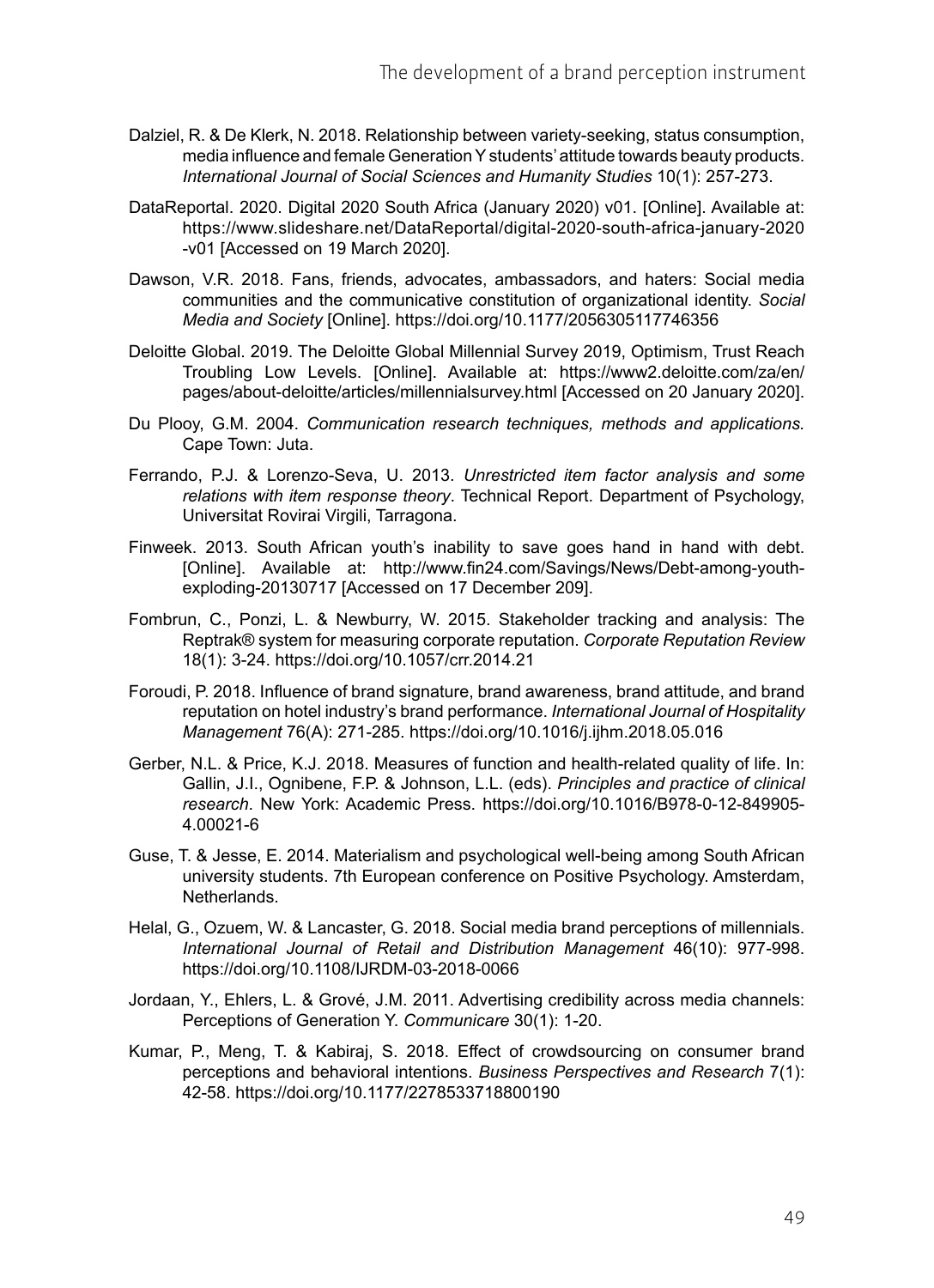- Lazarevic, V. 2012. Encouraging brand loyalty in fickle Generation Y consumers. *Young Consumers: Insight and Ideas for Responsible Marketers* 13(1): 45-61. [https://doi.](https://doi.org/10.1108/17473611211203939) [org/10.1108/17473611211203939](https://doi.org/10.1108/17473611211203939)
- Lieb, R. 2016. The eclipse of online ads. Industry report. [Online]. Available at: [https://](https://rebeccalieb.com/blog/2016/03/31/new-research-the-eclipse-of-online-advertising) [rebeccalieb.com/blog/2016/03/31/new-research-the-eclipse-of-online-advertising](https://rebeccalieb.com/blog/2016/03/31/new-research-the-eclipse-of-online-advertising) [Accessed on 16 December 2019].
- Lieb, R., Owyang, J., Groopman, J. & Silver, C. 2012. *The converged media imperative: How brands must combine paid, owned and earned media*. Report. USA: Altimeter Group.
- Lieb, R., Szymanski, J. & Etlinger, S. 2013. A market definition report: Defining & mapping the native advertising landscape. Altimeter Research Theme: Me-Cosystem. [Online]. Available at: [https://www.ftc.gov/sites/default/files/documents/public\\_](https://www.ftc.gov/sites/default/files/documents/public_comments/2013/09/00006-86387.pdf) [comments/2013/09/00006-86387.pdf](https://www.ftc.gov/sites/default/files/documents/public_comments/2013/09/00006-86387.pdf) [Accessed on 16 December 2019].
- Leibbrandt, M., Ranchhod, V. & Green, P. 2018. WIDER Working Paper 2018/184. Taking stock of South African income inequality. [Online]. Available at: [https://www.wider.unu.](https://www.wider.unu.edu/sites/default/files/Publications/Working-paper/PDF/wp2018-184.pdf) [edu/sites/default/files/publications/working-paper/pdf/wp2018-184.pdf](https://www.wider.unu.edu/sites/default/files/Publications/Working-paper/PDF/wp2018-184.pdf) [Accessed on 16 December 2019]. <https://doi.org/10.35188/UNU-WIDER/2018/626-5>
- Lovette, M.J. & Staelin, R. 2016. The role of paid, earned, and owned media in building entertainment brands: Reminding, informing, & enhancing enjoyment. *Marketing Science* 35(1): 142 -157.<https://doi.org/10.1287/mksc.2015.0961>
- McCarthy, A. 2019. Measuring earned media: Four metrics to focus on. [Online]. Available at: [https://www.mediaupdate.co.za/publicity/147282/measuring-earned-media-four](https://www.mediaupdate.co.za/publicity/147282/measuring-earned-media-four-metrics-to-focus-on)[metrics-to-focus-on](https://www.mediaupdate.co.za/publicity/147282/measuring-earned-media-four-metrics-to-focus-on) [Accessed on 6 March 2020].
- Macnamara, J., Lwin, M., Adi, A. & Zerfass, A. 2016. PESO media strategy shifts to 'SOEP': Opportunities & ethical dilemmas. *Public Relations Review* 42(3): 377-385. [Online]. <https://doi.org/10.1016/j.pubrev.2016.03.001>
- Mattke, J., Müller, L. & Maier, C. 2019. Paid, owned and earned media: A qualitative comparative analysis revealing attributes influencing consumers' brand attitude in social media. Proceedings of the 52nd Hawaii International Conference on System Sciences 802 – 811. <https://doi.org/10.24251/HICSS.2019.098>
- Media Update. 2019. 2019 Gen Next Survey: SA youth have definite brand expectations. [Online]. Available at: [https://www.mediaupdate.co.za/marketing/146786/2019-gen](https://www.mediaupdate.co.za/marketing/146786/2019-gen-next-survey-sa-youth-have-definite-brands-expectations)[next-survey-sa-youth-have-definite-br&s-expectations](https://www.mediaupdate.co.za/marketing/146786/2019-gen-next-survey-sa-youth-have-definite-brands-expectations) [Accessed on 5 January 2020].
- Mucundorfeanu, M. 2014. The broken myth of the opinion leader. A sociological survey conducted among UBB students. *Professional Communication & Translation Studies Proceedings* 7(1/2): 31-44.
- Napoleancat Stats. 2020. Facebook users in South Africa, February 2020. [Online]. Available at: [https://napoleoncat.com/stats/facebook-users-in-south\\_africa/2020/02](https://napoleoncat.com/stats/facebook-users-in-south_africa/2020/02) [Accessed on 26 February 2020].
- Nhedzi, A. 2018. The relationship between traditional and digital media as an influence on generational consumer preference. *Communitas* 23: 18-38. [Online]. [https://doi.](https://doi.org/10.18820/24150525/Comm.v23.2) [org/10.18820/24150525/comm.v23.2](https://doi.org/10.18820/24150525/Comm.v23.2)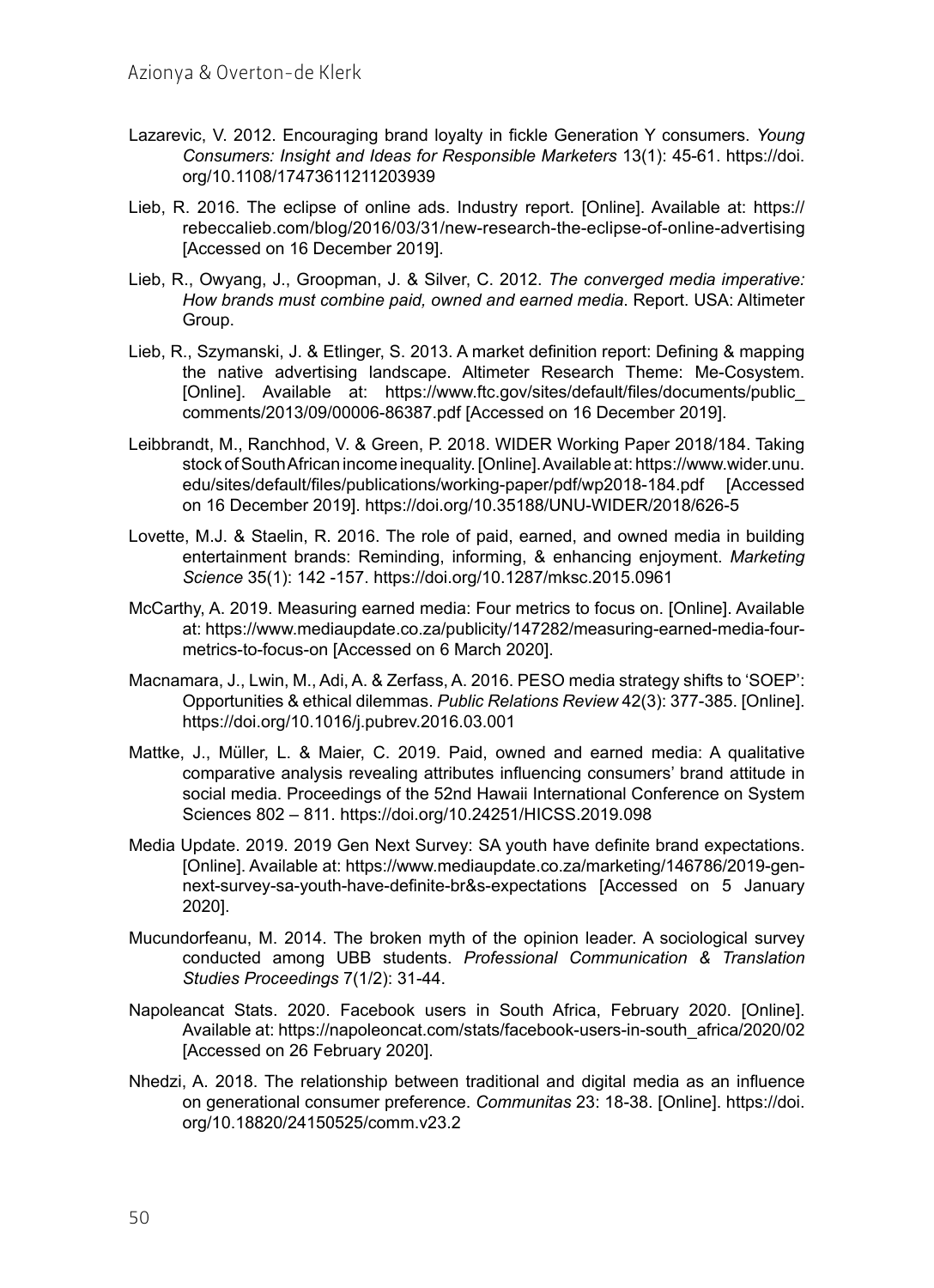- Nhlapo, Z. 2018. The future of Facebook in South Africa. [Online]. Available at: [https://www.](https://www.huffingtonpost.co.uk/2018/05/02/the-future-of-facebook-in-south-africa-back-to-its-roots_a_23415113/?ncid=other_email_o63gt2jcad4&utm_campaign=share_email) [huffingtonpost.co.uk/2018/05/02/the-future-of-facebook-in-south-africa-back-to-its](https://www.huffingtonpost.co.uk/2018/05/02/the-future-of-facebook-in-south-africa-back-to-its-roots_a_23415113/?ncid=other_email_o63gt2jcad4&utm_campaign=share_email)[roots\\_a\\_23415113/?ncid=other\\_email\\_o63gt2jcad4&utm\\_campaign=share\\_email](https://www.huffingtonpost.co.uk/2018/05/02/the-future-of-facebook-in-south-africa-back-to-its-roots_a_23415113/?ncid=other_email_o63gt2jcad4&utm_campaign=share_email) [Accessed on 5 January 2020].
- Penn, D. 2010. Contagion: Making sense of a new marketing epidemic. [Online]. Available at: [https://www.warc.com/content/cbb2208b-f261-4adf-bd35-f5df14312ac7/](https://www.warc.com/Content/cbb2208b-f261-4adf-bd35-f5df14312ac7/) [Accessed on 5 February 2020].
- Phillips, D. & Young, P. 2009. *Online public relations: A practical guide to developing an online strategy in the world of social media*. London: Kogan Page.
- Pienaar, J. 2020. #Bookmarks2020: Behind-the-scenes judging insights from the jury chairs. [Online]. Available at: [https://www.bizcommunity.com/article/196/459/200211.html](https://www.bizcommunity.com/Article/196/459/200211.html) [Accessed on 24 March 2020].
- Rhodes, J. 2020. 2020 social trends you need to know. [Online]. Available at: [https://www.](https://www.bizcommunity.com/Article/196/669/200112.html) [bizcommunity.com/article/196/669/200112.html](https://www.bizcommunity.com/Article/196/669/200112.html) [Accessed on 5 January 2020].
- Robards, B. & Bennett, A. 2011. My tribe: Post-subcultural manifestations of belonging on social networking sites. *Sociology* 45(2): 303-317. [https://doi.](https://doi.org/10.1177/0038038510394025) [org/10.1177/0038038510394025](https://doi.org/10.1177/0038038510394025)
- Romiszowski, A. & Mason, R. 2004. Computer-mediated communication*.* In: Jonassen, D. (ed.). *Handbook of research on educational communications & technology*. (Second edition). Association for Educational Communications & Technology. [Online]. Available at: [http://www.communicationcache.com/uploads/1/0/8/8/10887248/com](http://www.communicationcache.com/uploads/1/0/8/8/10887248/computer-mediated_communication_-_chapter_15.pdf) puter-mediated communication - chapter 15.pdf [Accessed on 7 November 2020].
- Rossoa, P., Boscob, C., Damiano, R. & Cambriac, V.P.E. 2016. Emotion and sentiment in social and expressive media: Introduction to the special issue. *Information Processing and Management* 52(1): 1-4. <https://doi.org/10.1016/j.ipm.2015.11.002>
- Shiao, D. 2019. What you need to know about native advertising. [Online]. Available at: <https://contentmarketinginstitute.com/2019/02/about-native-advertising/> [Accessed on 5 January 2020].
- Statistics South Africa. 2019. SA population reaches 58.8 million. [Online]. Available at: <http://www.statssa.gov.za/?p=12362> [Accessed on 7 November 2019].
- Student Brands. 2017. New study reveals students' relationship with money, online, green retailers. [Online]. Available at: [https://www.bizcommunity.com/](https://www.bizcommunity.com/Article/196/19/156837.html) [article/196/19/156837.html](https://www.bizcommunity.com/Article/196/19/156837.html) [Accessed on 20 December 2020].
- Stephen, A.T. & Galak, J. 2012. The effects of traditional and social earned media on sales: A study of a micro lending marketplace. *Journal of Marketing Research* 49(5): 1-68. [Online]. <https://Dx.Doi.Org/10.2139/Ssrn.1480088>
- Swart, J., Peters, C. & Boersma, M. 2018. Shedding light on the dark social: The connective role of news & journalism in social media communities. *New Media & Society* 20(11): 4329-4345. [Online].<https://doi.org/10.1177/1461444818772063>
- Takavarasha, S., Cilliers, L. & Chinyamurindi, W. 2018. Navigating the unbeaten track from digital literacy to digital citizenship: A case of university students in South Africa's